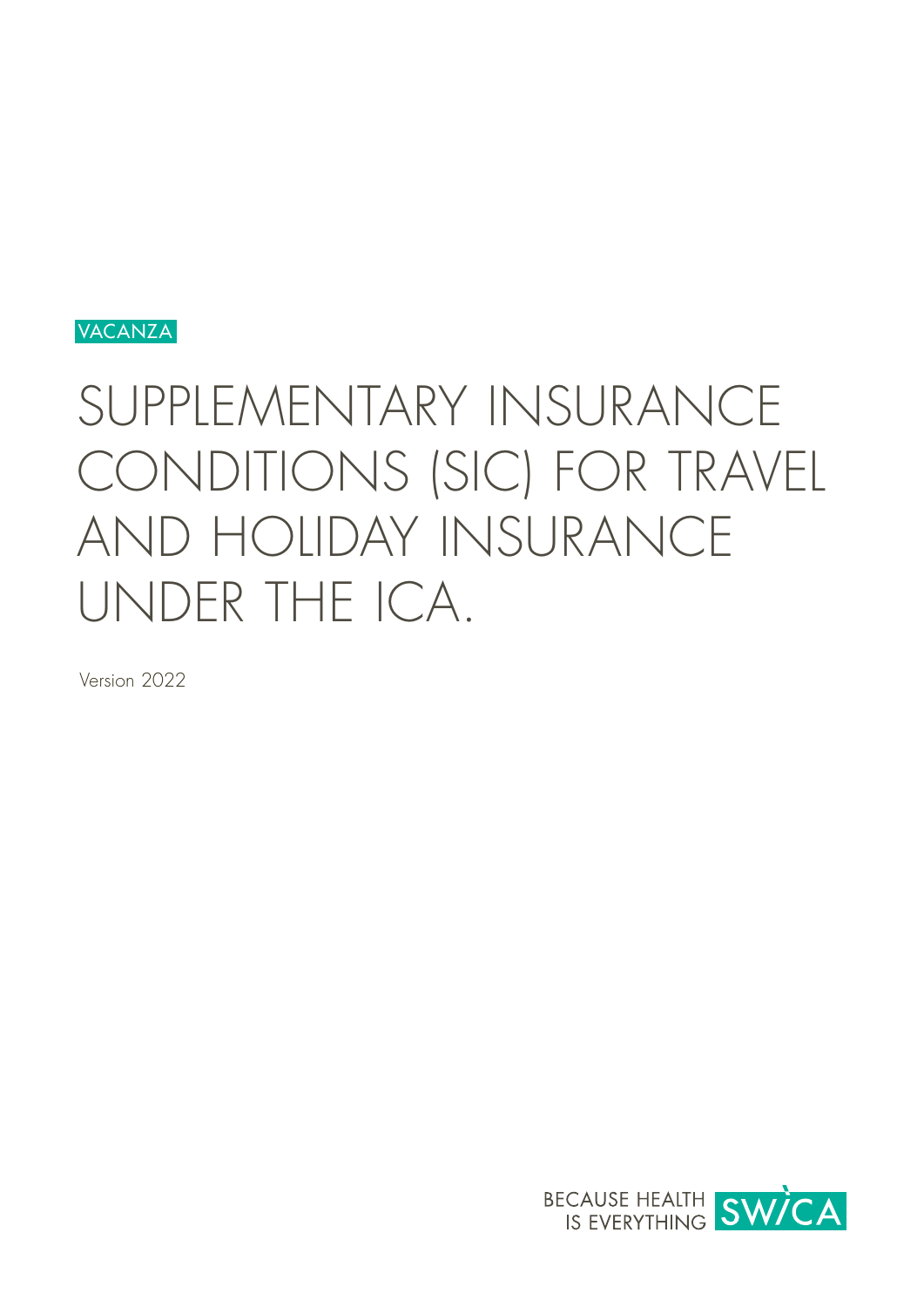# TABLE OF CONTENTS.

| Part 1: Common provisions 4                        |  |
|----------------------------------------------------|--|
|                                                    |  |
|                                                    |  |
|                                                    |  |
| Art. 4 Insurance cover by the week 4               |  |
|                                                    |  |
| Art. 6 Change of residence to a location abroad 5  |  |
|                                                    |  |
| Art. 8 Temporal and territorial scope5             |  |
|                                                    |  |
| Art. 10 General benefit exclusions 5               |  |
|                                                    |  |
|                                                    |  |
|                                                    |  |
| Art. 14 What happens in case of a liable party     |  |
|                                                    |  |
|                                                    |  |
| Art. 16 Applicable law and place of jurisdiction 6 |  |

# [Part 2: Special provisions for medical](#page-6-0)

| expenses and personal assistance insurance  7   |  |
|-------------------------------------------------|--|
|                                                 |  |
|                                                 |  |
|                                                 |  |
|                                                 |  |
|                                                 |  |
|                                                 |  |
|                                                 |  |
|                                                 |  |
|                                                 |  |
| Art. 10 Notification obligation 8               |  |
|                                                 |  |
| Art. 12 Cover note for a hospital stay abroad 8 |  |
| Art. 13 Duties and obligations in the event     |  |
|                                                 |  |
|                                                 |  |

# [Part 3: Special provisions for cancellations](#page-8-0)

| Art. 3 Prerequisites for entitlement to benefits  9   |  |
|-------------------------------------------------------|--|
|                                                       |  |
|                                                       |  |
|                                                       |  |
|                                                       |  |
| Art. 8 Liability exclusion of third-party services 10 |  |
| Art. 9 Special benefit exclusions 10                  |  |
|                                                       |  |
| Art. 11 Procedure in the event of a claim 11          |  |
| Art. 12 Breach of obligations11                       |  |
|                                                       |  |

# [Part 4: Special provisions for trip](#page-10-0)

| Art. 6 Liability exclusion of third-party services 12 |  |
|-------------------------------------------------------|--|
| Art. 7 Special benefit exclusions 12                  |  |
|                                                       |  |
|                                                       |  |
|                                                       |  |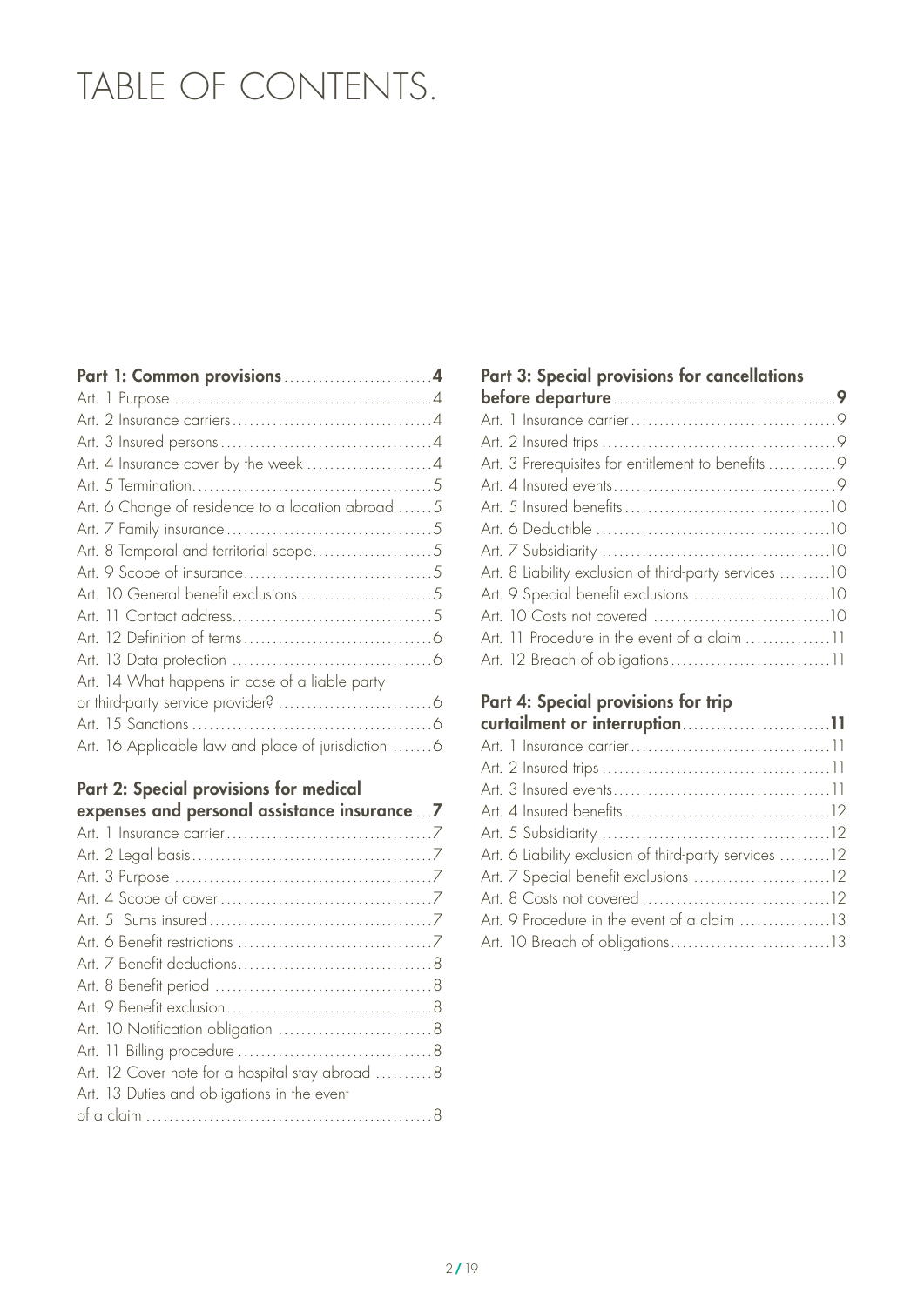# [Part 5: Special provisions for](#page-12-0)

| Art. 8 Liability exclusion of third-party services 14 |
|-------------------------------------------------------|
| Art. 9 Special benefit exclusions 14                  |
| Art. 10 Procedure in the event of a claim 14          |
|                                                       |

# [Part 6: Special provisions for legal](#page-14-0)  [protection in connection with trips abroad](#page-14-0).... 15 [Art. 1 Insurance carrier. . 15](#page-14-0) [Art. 2 Insured trips. . 15](#page-14-0) [Art. 3 Insured capacities. . 15](#page-14-0) [Art. 4 Temporal scope. . 15](#page-14-0) [Art. 5 Territorial scope. . 15](#page-14-0) [Art. 6 Insured events. . 15](#page-14-0) [Art. 7 Insured benefits. . 16](#page-15-0) [Art. 8 Benefit reduction. . . . . . . . . . . . . . . . . . . . . . . . . . . . . . . . . . .17](#page-16-0) [Art. 9 Costs not covered. . 17](#page-16-0) [Art. 10 Subsidiarity. . 17](#page-16-0) Art. 11 Special benefit exclusions .............................17 Art. 12 Procedure for requesting legal protection ......18 Art. 13 Differences in opinion ................................19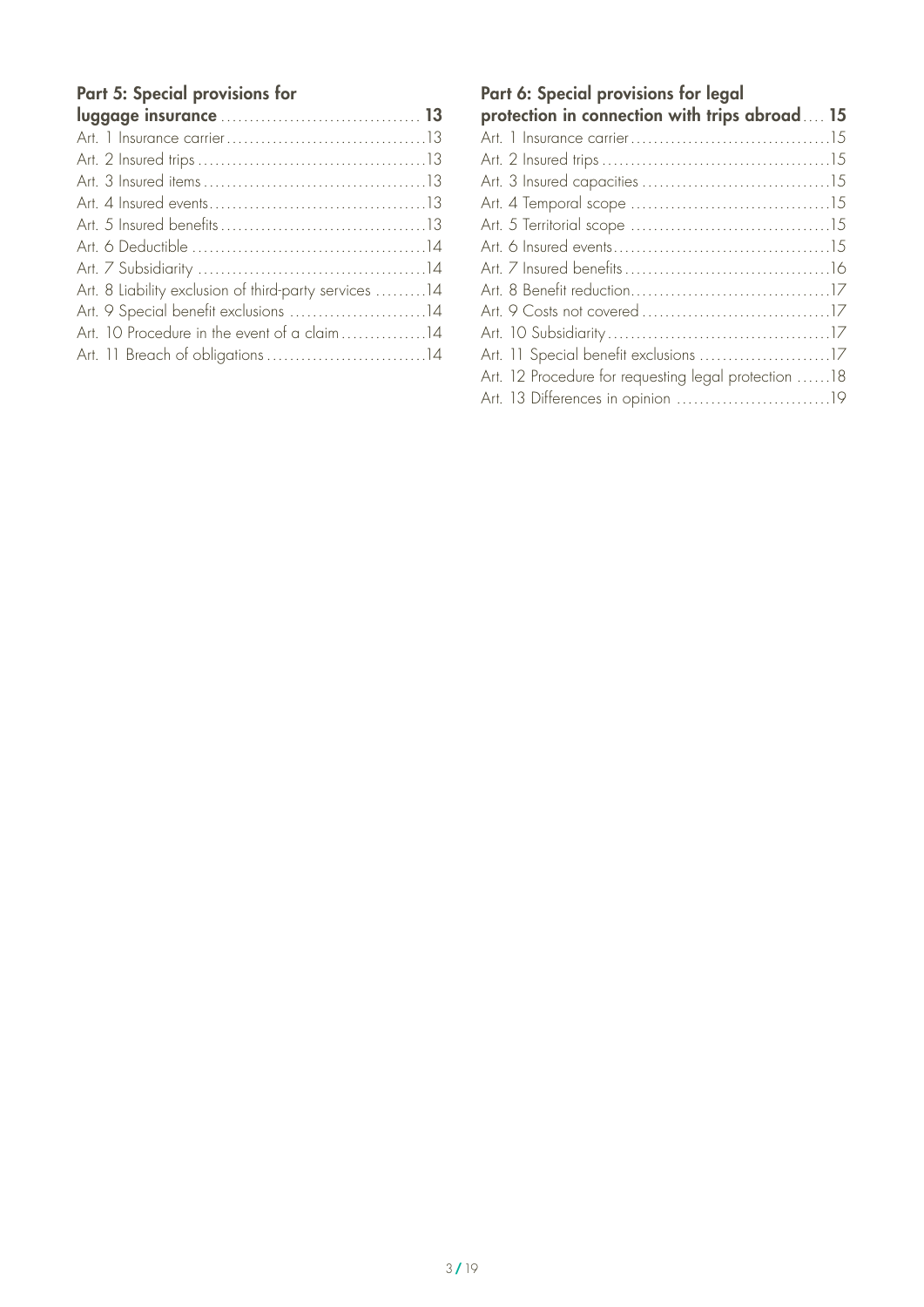# <span id="page-3-0"></span>SUPPLEMENTARY INSURANCE CONDITIONS FOR VACANZA.

In the event of deviations between the different language versions of the following SIC, the German version will be authoritative.

# PART 1: COMMON PROVISIONS

#### ART. 1 PURPOSE

VACANZA travel and holiday insurance offers you the following options for cover:

- **›** Medical expenses and personal assistance in addition to health and accident cover already in effect
- **›** Cancellation costs before departure
- **›** Trip curtailment and interruption
- **›** Lost or damaged luggage
- **›** Legal protection for trips abroad

Cover is based on the selected insurance modules.

#### ART. 2 INSURANCE CARRIERS

The insurance carrier for healthcare and accident cover is SWICA Healthcare Insurance Ltd.

The insurance carrier for cancellation costs, trip curtailment and interruption, and luggage insurance is TAS Versicherungen AG (hereinafter referred to as "TAS").

The insurance carrier for legal protection during trips abroad is Assista Rechtsschutz AG (hereinafter referred to as "Assista").

#### ART. 3 INSURED PERSONS

- 1. The insurance covers the natural persons named in the policy or the Confirmation of Acceptance.
- 2. Policyholder<sup>1</sup> and the insured persons must have their legal place of residence in Switzerland.

#### ART. 4 INSURANCE COVER BY THE WEEK

- 1. VACANZA cover can be purchased by the week. The minimum term is one week; the maximum term per contract is 26 weeks.
- 2. Cover begins on the date the applicant specifies, at the earliest after departing from the place of residence (any deviating provisions in cancellation cost insurance still apply).
- 3. Cover ends upon the policyholder's return to the place of residence, at the latest when the insurance term specified by the applicant ends.
- 4. The insurance comes into effect if the premium is paid before departure. The Confirmation of Acceptance serves as proof of insurance.
- 5. There is no age limit for taking out insurance by the week.

<sup>&</sup>lt;sup>1</sup>The term "policyholder" always also includes both the male and female forms. To enhance readability, this document may at times use only the masculine form, which applies to all gender-specific references.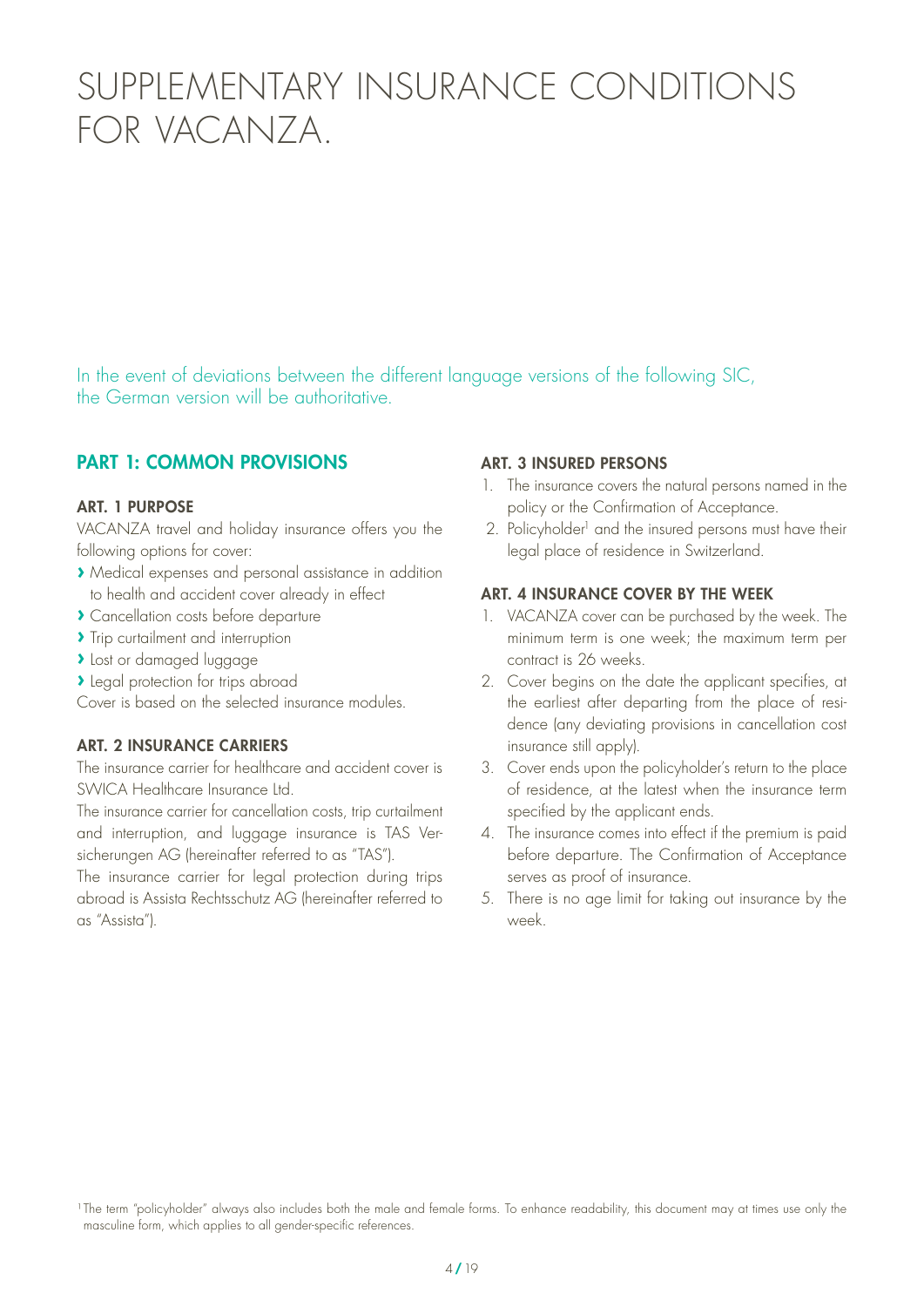# <span id="page-4-0"></span>ART. 5 TERMINATION

- 1. The extraordinary right of termination for good cause (particularly if the person terminating the contract faces, in good faith, circumstances that make it reasonable not to continue the agreement) is in effect at all times.
- 2. The applicable insurance module or the entire contract can be terminated after each claim for which SWICA, TAS and/or Assista pays benefits.
	- a) By the policyholder within 14 days of having been informed of the benefit payment or of a claim being settled under legal protection insurance for trips abroad. Cover ends 14 days after notice of termination reaches SWICA.
	- b) By SWICA at the latest when benefits are paid or, in the event of benefits being paid out under legal protection insurance for trips abroad, when notification is given that the claim has been settled. Cover ends 14 days after notice of termination reaches the policyholder.

#### ART. 6 CHANGE OF RESIDENCE TO A LOCATION ABROAD

SWICA must be notified immediately if the place of residence is transferred abroad. A change of residence means the person de-registers with the current authorities. Travel insurance automatically terminates on the de-registration date.

#### ART. 7 FAMILY INSURANCE

Family insurance covers the policyholder as well as the following persons who share the same household: spouse or cohabiting partner, registered partner and children. The insurance also covers any of the policyholder's minor children or foster children who do not live in the same household. Minor children or foster children who do not live in the same household and are invited to travel with the policyholder are also covered for the duration of the trip. Two individuals and any children they have count as a family if they live in the same household.

#### ART. 8 TEMPORAL AND TERRITORIAL SCOPE

Unless there are any deviating provisions in the General Insurance Conditions for the individual insurance modules, insurance cover is valid in Switzerland and/or abroad. Insurance cover is valid worldwide for stays abroad of less than twelve months.

# ART. 9 SCOPE OF INSURANCE

The contract includes the choice of the following *insur*ance modules:

- **›** Medical expenses and personal assistance
- **›** Cancellation costs
- **›** Trip curtailment and interruption
- **›** Luggage
- **›** Legal protection abroad

Each of these insurance modules falls under indemnity insurance.

Cover for trip curtailment and interruption, luggage, and legal protection abroad is offered as Supplementary Package 1. Cancellation cost insurance can be included separately as Supplementary Package 2. The following combinations are possible:

#### VACANZA ECO

**›** Medical expenses and personal assistance

#### VACANZA COMFORT

- **›** Medical expenses and personal assistance
- **›** Supplementary Package 1 and/or Supplementary Package 2

#### VACANZA TOP

**›** Supplementary Package 1 and/or Supplementary Package 2

# ART. 10 GENERAL BENEFIT EXCLUSIONS

Insurance cover does not include:

- **›** Benefits for travel incidents in countries or regions for which the Swiss authorities (the Swiss Federal Office of Public Health [FOPH] and the Swiss Federal Department of Foreign Affairs [FDFA]) or the World Health Organisation [WHO]) had issued travel warnings up to the time of booking;
- **›** trips and activities carried out regularly or habitually (e.g. commuting to work, going shopping, doing sports) do not count as travel;
- **›** inconveniences for the insured person (lost time, lost earnings) in connection with a claim.

#### ART. 11 CONTACT ADDRESS

For medical emergencies abroad, please call the santé24 telemedicine helpline on +41 44 404 86 86. For questions about insurance cover, claims and all other insurance matters, please contact your local agency. You will find the contact details on your policy or in the Confirmation of Acceptance. SWICA accepts notifications regarding claims and forwards them to the relevant insurance carrier for the respective module. Electronic claim forms are available on the SWICA website.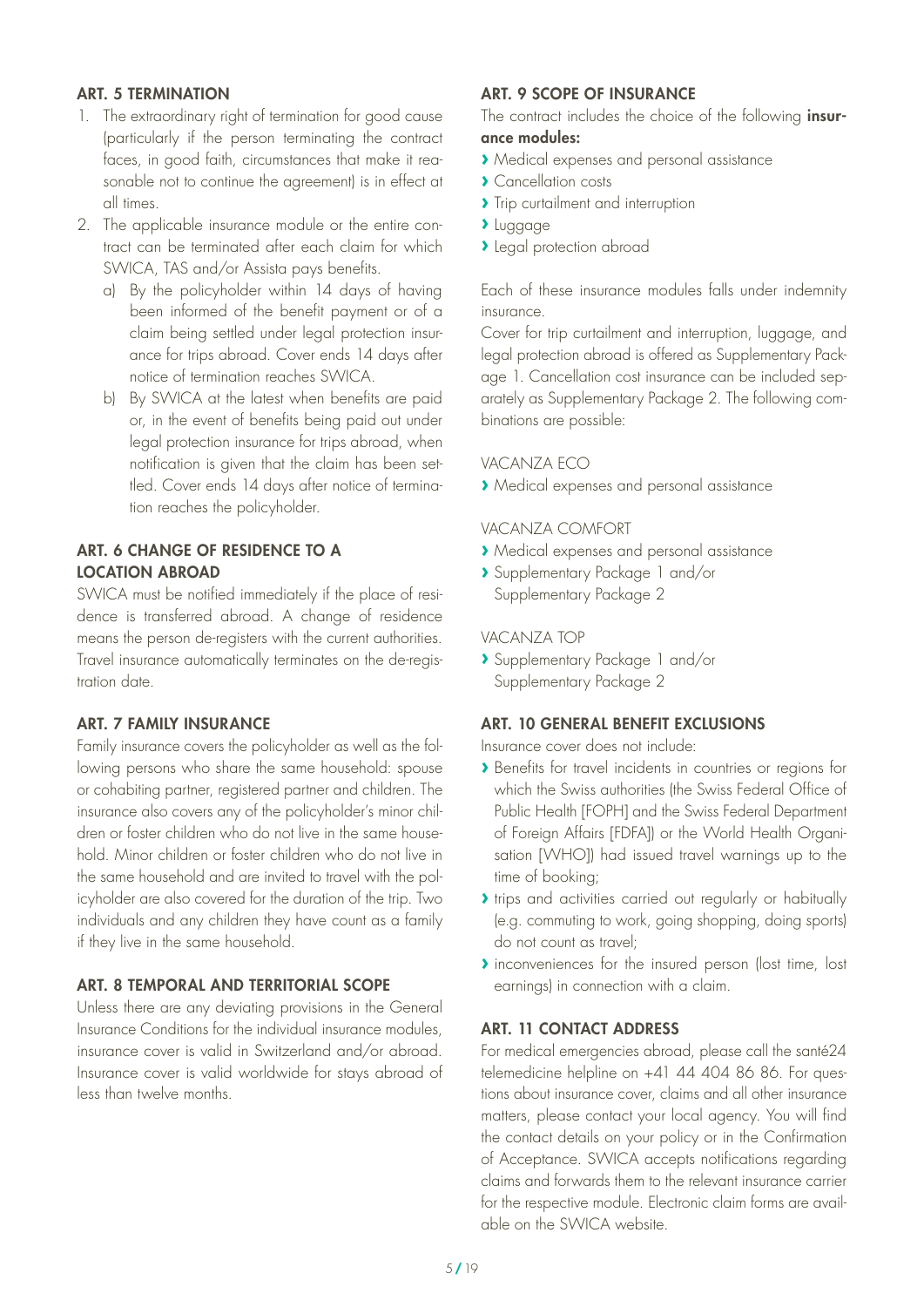# <span id="page-5-0"></span>ART. 12 DEFINITION OF TERMS

- 1. Close relatives: This term includes close relatives, cohabiting partners, registered partners and their children and parents.
- 2. Serious illness/serious accident: This term refers to cases that lead to incapacity for work or travel.

# ART. 13 DATA PROTECTION

#### SWICA, TAS Versicherungen AG and Assista Rechts-

schutz AG process the data necessary to manage the contractually agreed benefits. The relevant service provider is responsible for processing personal data.

#### Data processing by SWICA

SWICA processes data in accordance with the General Insurance Conditions (GIC) under the VVG of SWICA Healthcare Insurance Ltd to ensure proper contract management and benefit administration.

#### Data processing by TAS Versicherungen AG and by Assista Rechtsschutz AG

- 1. TAS Versicherungen AG and Assista Rechtsschutz AG (hereinafter referred to as "Insurers") mainly process the following personal data: contract data (addresses, contact details, payment data, etc.) and claims data (circumstances, place of occurrence, medical data, etc.).
- 2. The data is stored physically and/or electronically. Data is stored for as long as the purpose, legal basis, and other legitimate reasons justify doing so. In particular, any business-related data must be kept for a minimum of ten years after the contractual relationship ends or the claim has been settled.
- 3. The data is used for concluding and managing the contract and for processing claims. For this purpose, the service providers are entitled, insofar as necessary and useful, to exchange data among themselves and to forward it to third parties (e.g. co-insurers and reinsurers, official bodies, hospitals, doctors, airlines, automobile clubs abroad, towing services, partners, intermediaries) in Switzerland and abroad. The service providers are also authorised to collect such data from third parties. Furthermore, the data is processed for marketing purposes, risk management, underwriting and statistical evaluations, and is shared among service providers.
- 4. Insured persons can object to having their personal data used for marketing purposes at any time. Such objections have no effect on the contract.
- 5. Incoming and outgoing phone calls may be recorded to provide efficient assistance, assure quality (training purposes) and gather evidence.
- 6. For questions about data protection and asserting your rights in connection with data access, correction and deletion, please contact TAS Versicherungen AG, P.O. Box 820, 1214 Vernier (Geneva) or Assista Rechtsschutz AG, P.O. Box 820, 1214 Vernier (Geneva).

# ART. 14 WHAT HAPPENS IN CASE OF A LIABLE PARTY OR THIRD-PARTY SERVICE PROVIDER?

Unless otherwise laid out in the Special Provisions below, the relevant Insurers do not provide cover under these SC if third parties are liable, in which case the Insurers' benefit obligations under these SC are limited to amounts for which such third parties are not or only partially liable. If the third party is partially liable for benefits, the relevant Insurers pay benefits up to an amount that does not overcompensate the insured person.

# ART. 15 SANCTIONS

No insurance cover is granted if contractual performance violates statutory business, trade or financial sanctions.

#### ART. 16 APPLICABLE LAW AND PLACE OF **JURISDICTION**

- 1. This contract is subject to Swiss substantive law, to the exclusion of the Vienna Sales Convention, private international law and other conflict-of-law rules.
- 2. Disputes arising from this contract must be brought before the courts at the Swiss place of residence of the policyholder or beneficiary or at the registered office of the companies.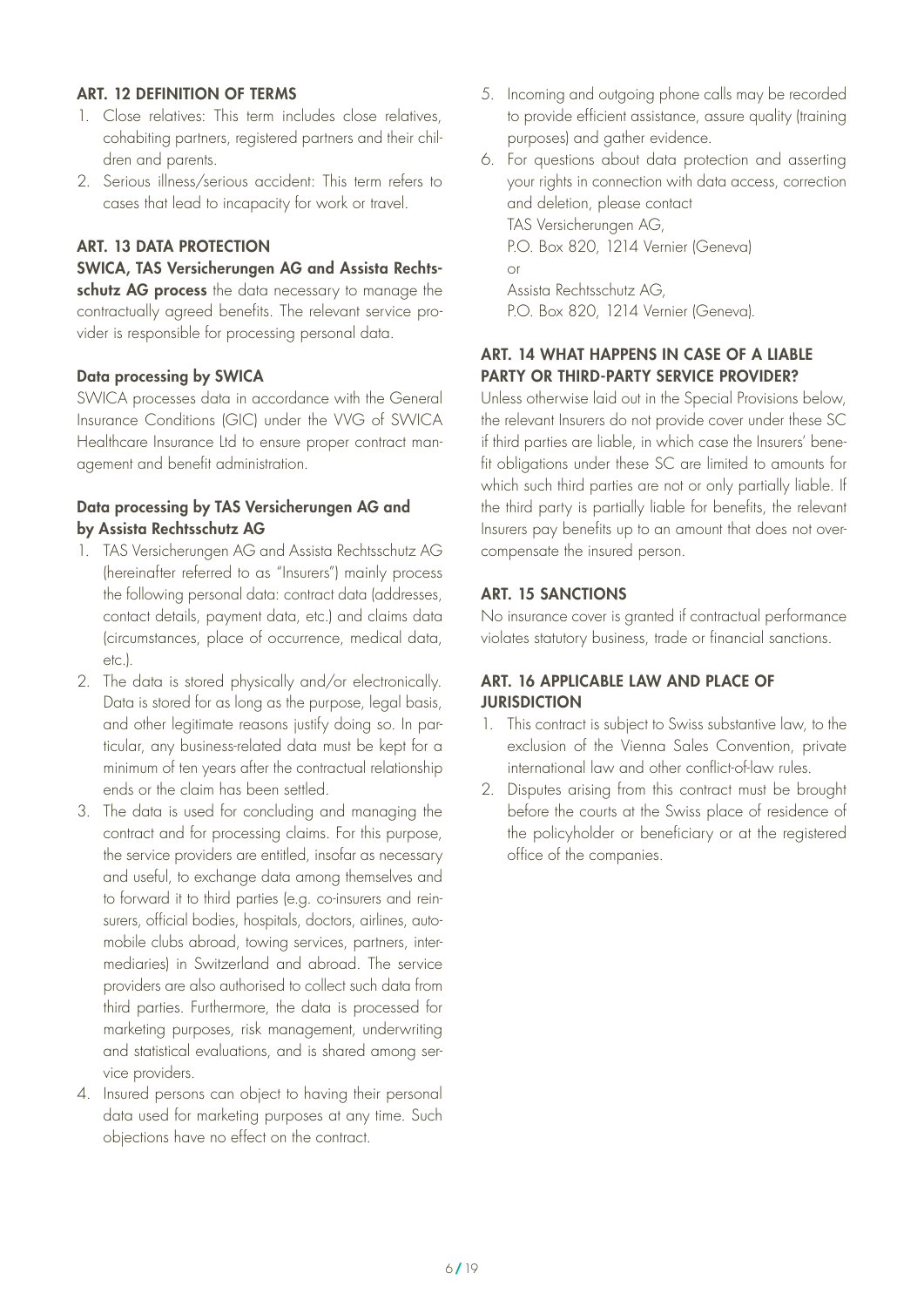# <span id="page-6-0"></span>PART 2: SPECIAL PROVISIONS FOR MEDICAL EXPENSES AND PERSONAL ASSISTANCE INSURANCE

#### ART. 1 INSURANCE CARRIER

The insurance carrier is SWICA Healthcare Insurance Ltd (hereinafter referred to as "SWICA") with its registered office in Winterthur.

# ART. 2 LEGAL BASIS

The General Insurance Conditions (GIC) under the VVG (hereinafter referred to as "SWICA GIC under the VVG") of SWICA Healthcare Insurance Ltd that are valid when the contract is purchased apply to healthcare and accident cover from SWICA, unless the module in question is subject to special separate provisions. The current SWICA GIC under the ICA can be accessed on the SWICA website at any time.

SWICA Customer Service can provide policyholders with a copy of the SWICA GIC under the ICA at any time.

SWICA offers supplementary cover in accordance with the SWICA GIC under the ICA to provide additional protection during trips abroad in accordance with the insurance contracts act (ICA).

# ART. 3 PURPOSE

VACANZA travel and holiday insurance covers the additional costs that are not covered under compulsory health or accident insurance for care benefits in the event of an illness or accident that occurs during a trip abroad or other temporary stays abroad.

# ART. 4 SCOPE OF COVER

- 1. The insurance covers the following costs incurred from illness or accidents that are not otherwise covered:
	- **›** Outpatient treatment (doctor's visits, hospitalisation, medically prescribed medicines, lab tests, etc.)
	- **›** Stays at a treatment centre (care and board)
	- **›** Medically necessary rescue, recovery, and emergency transport to the nearest doctor or hospital
	- **›** Medically necessary transfers and repatriation, including decedents, to Switzerland
	- **›** The cost of the journey back for a close relative of the insured person so that this person can accompany the insured person on the journey back
	- **›** If returning home or continuing the trip is not possible due to medical reasons, the cost of food and accommodation, as well as any rebooking fees and costs of extending arrangements (including for travel and/or transport), is covered up to a maximum of 10000 francs per insured person.
- 2. The insured person must make all arrangements exclusively through santé24. SWICA covers the services that santé24 commissions under its VACANZA insurance and any other SWICA policies that are in effect.
- 3. In every case, the benefits that SWICA covers under its VACANZA insurance are paid only after all social insurance and any third-party benefits have been settled. If additional private policies in accordance with the ICA are in effect, SWICA's benefits to cover the loss are prorated to the total sum insured from all the cover that is in effect.
- 4. The insured person is not permitted to earn a profit through VACANZA and is reimbursed only for actual verified costs.

# ART. 5 SUMS INSURED

- 1. The insured person has the following options when taking out insurance cover by the week:
	- **›** Sum insured 50000 francs
	- **›** Sum insured 100000 francs
	- **›** Sum insured 150000 francs
- 2. If family insurance cover by the week is purchased, the sum insured applies per contract and not per person.

# ART. 6 BENEFIT RESTRICTIONS

If family insurance cover by the week is purchased, cover applies only up to the selected sum insured.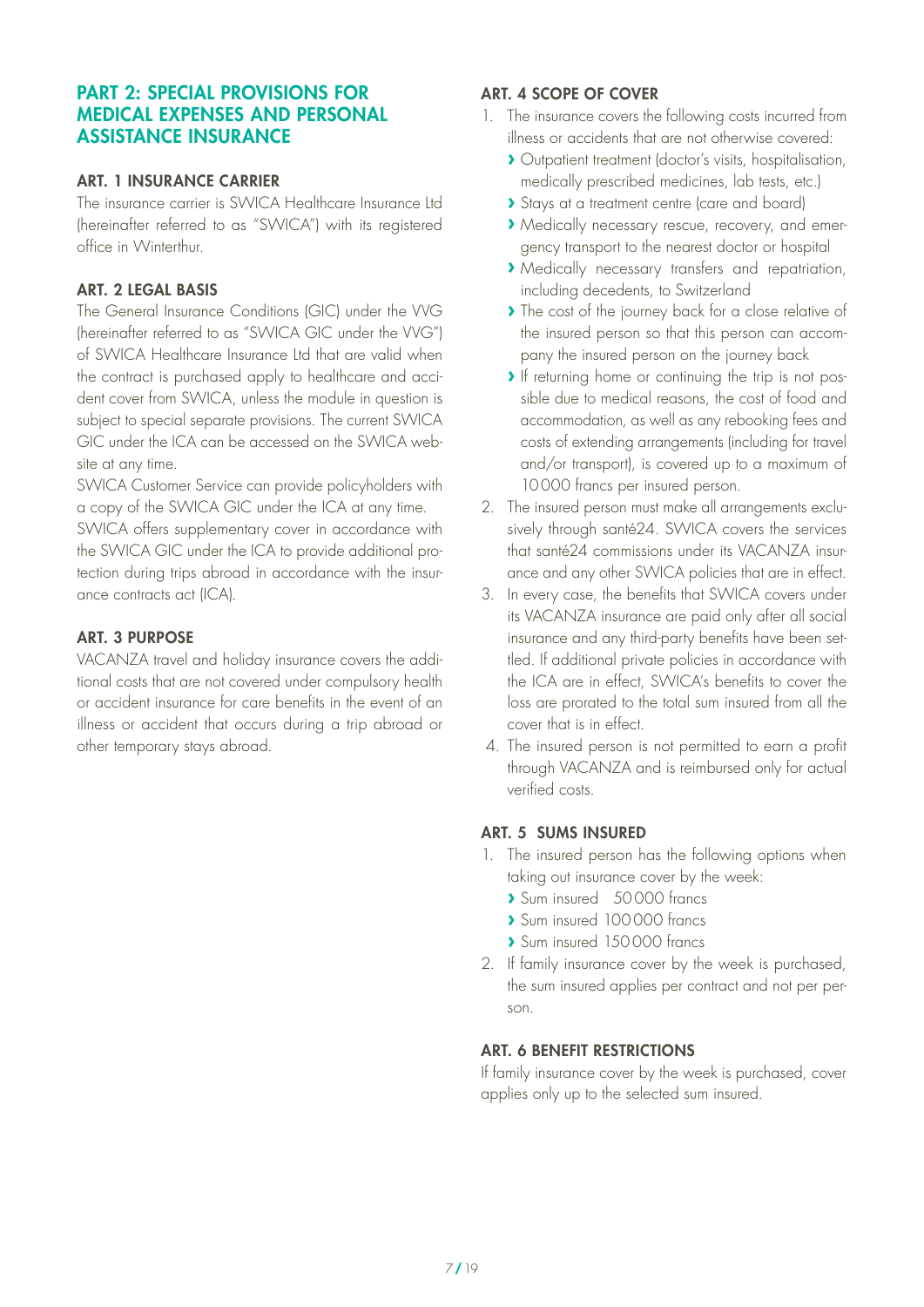# <span id="page-7-0"></span>ART. 7 BENEFIT DEDUCTIONS

- 1. If SWICA is not providing any cover for compulsory health insurance or for accident insurance, any benefits that would have been due under such cover are deducted from the benefits due under VACANZA.
- 2. The costs that VACANZA covers do not require any co-payment. However, the insurance does not cover statutory co-payments that apply under compulsory health insurance.

# ART. 8 BENEFIT PERIOD

- 1. VACANZA pays benefits only for as long as the person cannot be brought back to Switzerland due to medical reasons.
- 2. In the case of insurance cover by the week, benefits for illnesses and accidents abroad within the agreed insurance period are covered for up to 90 days beyond this period.

# ART. 9 BENEFIT EXCLUSION

- 1. Supplementing the exclusion criteria laid out in Art. 8 of the SWICA GIC under the ICA, there is no entitlement to benefits from VACANZA in connection with:
	- **›** Illnesses, accidents and consequences thereof that already existed before the trip began and which, based on an expert medical opinion, would have been grounds for the person being unfit to travel
	- **›** If the purpose of the trip is to receive treatment for illnesses, accidents or the consequences thereof
	- **›** For births or abortions abroad for reasons unrelated to a medical emergency
- 2. The insurance does not cover costs arising when insured persons participate in hazardous activities as defined by the Swiss Federal Accident Insurance Act (UVG) or commit grossly negligent acts.
- 3. The insurance does not cover the cost of dental treatment resulting from illness.
- 4. VACANZA does not cover the cost of stays in homes, nursing homes, care centres and rehabilitation centres.
- 5. SWICA does not cover the cost of transport, repatriation or personal support that santé24 did not organise, order or carry out.
- 6. The insurance does not cover business travel and stays abroad on behalf of a company.

# ART. 10 NOTIFICATION OBLIGATION

SWICA or santé24 must be notified immediately – or as soon as the insured person is able to do so, no later than 30 days from when the treatment begins – in writing or by phone about any illness or accident that is likely to result in VACANZA having to pay out benefits. Otherwise, entitlement to benefits starts on the date of the notification.

# ART. 11 BILLING PROCEDURE

- 1. The insured person is responsible for paying invoices. For reimbursement requests, the insured person must send SWICA detailed original invoices along with confirmation of payment within 24 months of when the insured event occurred. Physical and digital copies of the original invoice are deemed equivalent to the original invoice. In the absence of information about rates or treatment, SWICA can set the rates in accordance with customary local practice. SWICA will only reimburse the insured person or a legal representative of the insured person.
- 2. The reimbursement request must be submitted no later than 24 months after the insured event occurred. For the reimbursement request, the insured person must provide SWICA with the original invoice in German, French, Italian, Spanish or English; in some cases, the invoice may need to be translated into one of the four national languages of Switzerland at the insured person's expense.
- 3. SWICA accepts only the original invoices of foreign providers, whereby the various charges must be clearly stated and include the necessary medical details.
- 4. Foreign currencies are converted into Swiss francs at the exchange rate in effect on the date of the service provider's invoice.

# ART. 12 COVER NOTE FOR A HOSPITAL STAY **ABROAD**

SWICA does not issue cover notes for hospital stays abroad but instead will settle the matter with the insured person.

# ART. 13 DUTIES AND OBLIGATIONS IN THE EVENT OF A CLAIM

- 1. The insured person must inform SWICA immediately (contact details as per insurance confirmation) about any loss event.
- 2. Insured persons must do their utmost to prevent loss events, help minimise further damage and clarify the causes of the damage afterwards.
- 3. SWICA must be provided immediately with any information or necessary documents it requests.
- 4. If the insured person has culpably breached this notification obligation, SWICA is entitled to reduce compensation to the amount that would have been payable had notification been given at the appropriate time.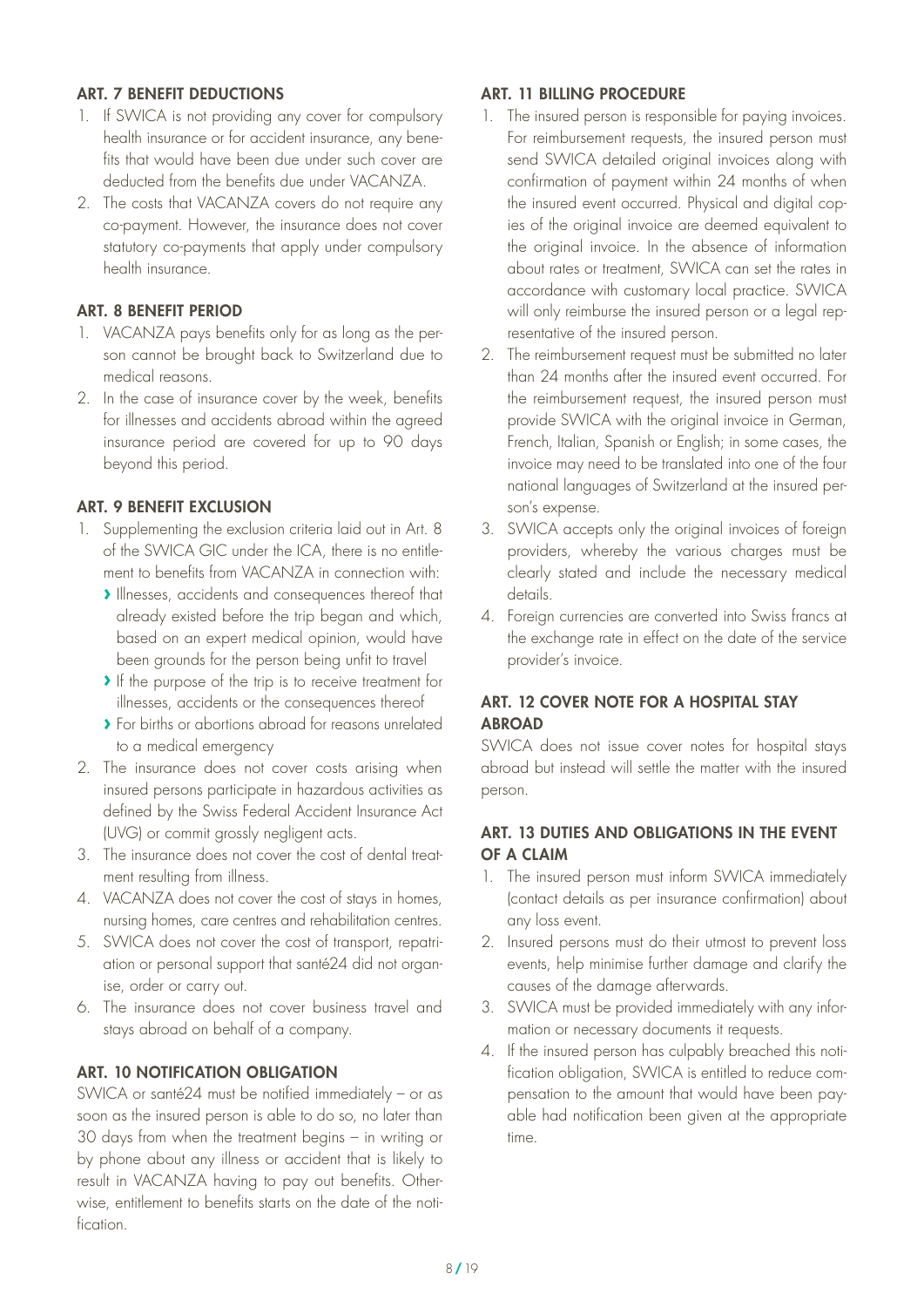<span id="page-8-0"></span>5. SWICA is not bound by this insurance contract if the insured person has failed to provide immediate notification with the intention of preventing SWICA from promptly ascertaining the circumstances in which the feared event occurred.

# PART 3: SPECIAL PROVISIONS FOR CANCELLATIONS BEFORE DEPARTURE

#### ART. 1 INSURANCE CARRIER

The insurance carrier is TAS Versicherungen AG (hereinafter referred to as "TAS") with its registered office in Vernier (Canton of Geneva).

#### ART. 2 INSURED TRIPS

The insurance covers private trips in Switzerland and abroad, including day trips. If the insured person travels within Switzerland, the insurance is valid only for trips where the place of residence and the destination are more than 50 km apart or that involve at least one overnight stay.

The insurance covers the following travel components:

- **›** holiday arrangements;
- **›** hotel stays;
- **›** holiday accommodation rentals;
- **›** stays combining a language course with a holiday, internships and further education stays;
- **›** transport of the insured person (e.g. by plane, train, boat);
- **›** boat or vehicle rentals;
- **›** fees for licensed and professional tour guides, hiking guides and boat guides;
- **›** entry fees for cultural events and amusement parks as well as for attending and participating in sporting events.

# ART. 3 PREREQUISITES FOR ENTITLEMENT TO BENEFITS

Cancellation costs are reimbursed in accordance with a legally valid written contract with:

- **›** an accommodation provider;
- **›** a travel or transport company;
- **›** a hirer;
- **›** an organiser of courses or seminars (for private further education);
- **›** a licensed and professional tour, hiking or boat guide;
- **›** an event organiser, e.g. for concerts, theatre performances and sports events;
- **›** a theme park operator.

# ART. 4 INSURED EVENTS

The insured person is entitled to benefits if

- 1. the insured person or a travel companion faces one of the following:
	- **›** a serious illness or a serious accident that results in medically confirmed incapacity for travel
	- **›** an unexpected exacerbation of a medically confirmed chronic condition
	- **›** death
	- **›** unemployment, insofar as this was not known when the trip was booked
	- **›** unforeseen start of employment if the insured person or a travel companion was unemployed at the time of the booking and the employer confirms in writing that the trip has to be cancelled due to the start of employment
	- **›** the insured person is unable to start the trip or the trip is delayed due to unanticipated service in the Swiss Army, Swiss Civilian Service or Swiss Civil Protection
- 2. a close relative of the insured person or of a travel companion experiences one of the following events that necessitates the continued presence of the insured person or travel companion:
	- **›** a serious illness or a serious accident
	- **›** an unexpected exacerbation of a medically confirmed chronic condition
	- **›** death
- 3. the insured person's property at the place of residence is seriously damaged by theft, fire, water or a natural hazard (flooding, floodwater, storm [winds of 75 km/h and more], hail, avalanche, snow pressure, rockslide, falling rocks, landslide) thus necessitating the insured person's presence at home;
- 4. the insured person's personal documents that are essential for the trip (passport, identity card, driving licence, transport tickets) are stolen immediately before the start of the journey and cannot be replaced within a reasonable period (e.g. at the airport); the police must be notified of the theft as soon as possible;
- 5. the insured person is prevented from starting the trip as planned due to a verifiable delay in or cancellation of public transport to an airport or railway station in Switzerland or in a directly bordering country, provided that the insured person had allowed a reasonable amount of time between the scheduled arrival of the means of public transport and the scheduled departure in Switzerland;
- 6. the vehicle shown on the ticket for the car train or car ferry fails due to an accident or a breakdown on the departure day while directly en route to the passenger train or ferry port;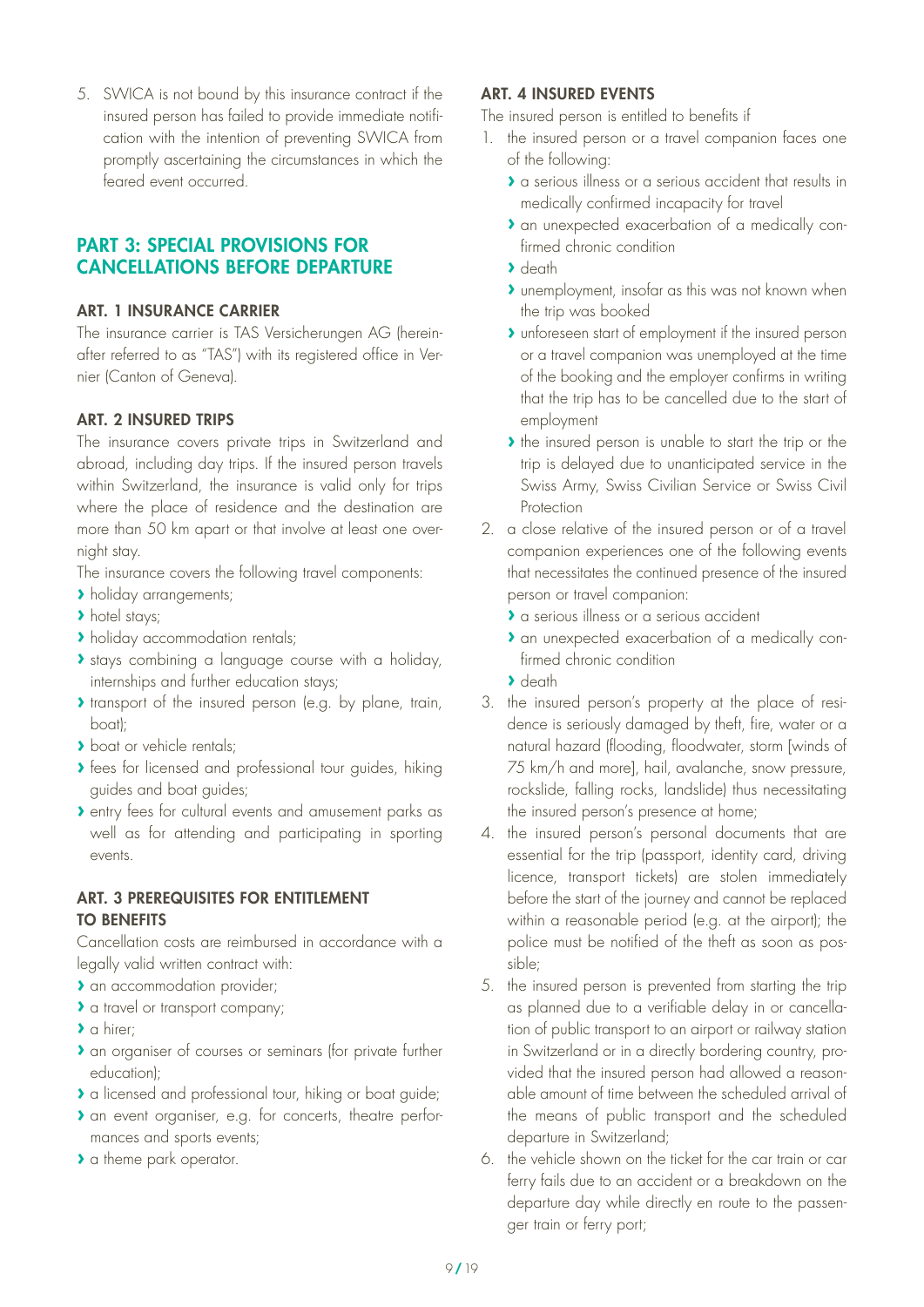<span id="page-9-0"></span>7. a strike, terrorist attack, natural disaster or natural hazard (flooding, floodwater, storm [winds of 75 km/h and more], hail, avalanche, snow pressure, rockslide, falling rocks, landslide) at the destination make it impossible to travel there or would endanger the insured person's life.

#### ART. 5 INSURED BENEFITS

If an insured trip cannot begin because an insured event occurs after it has been booked, TAS will pay the share of the costs incurred by the policyholder and any coinsured persons as defined in Part 1 Art. 7 as follows:

- **›** either the cancellation costs contractually owed on the day that the insured event first occurs;
- **›** or the additional costs of rebooking the trip up to the amount in cancellation costs that would have been due on the day of the incident causing the change;

with a maximum of 30000 francs per event for individual insurance or 50000 francs per event for family insurance. The aforementioned costs are reimbursed if no insured person or third party is able to use the insured trip.

The cost of passes for repeated use (e.g. season tickets, ski passes) is refunded only if an insured event prevents them from being used for the first time and a refund or later use of them is not possible.

Processing fees are reimbursed only if this is standard industry practice, is reasonable, and is clearly in writing in the contract.

# ART. 6 DEDUCTIBLE

The insured person must pay a 200 francs deductible per event.

# ART. 7 SUBSIDIARITY

If another insurer covers the loss or if a third party is liable for the insured benefits (due to fault, by law, or under the contract) then the insurance only covers the amount not covered by the other insurer and up to a maximum of the insured sum. Any benefits that TAS pays out under these provisions are in the form of an advance payment. The insured person must transfer claims against a third party to TAS or pass on any payments received from third parties to TAS.

# ART. 8 LIABILITY EXCLUSION OF THIRD-PARTY **SERVICES**

TAS's services also include arrangements for assistance by third parties. TAS cannot be held liable for the service quality of third parties nor for any loss that may result.

# ART. 9 SPECIAL BENEFIT EXCLUSIONS

No benefits are paid in the following cases:

- 1. For business trips; if business activities are combined with a private trip, the insurance solely covers cancellation costs arising from the private part of the trip, and only if a third party (employer, other company) is not liable for such costs;
- 2. Amounts the insured person has paid for persons not covered under the contract (e.g. invitations to a trip, hotel stays, the non-insured person's further travel or return home);
- 3. If the organiser, tour operator, travel agent, service company, hirer or travel companion cancels or changes an insured trip or interrupts or ceases its activities;
- 4. If the insured person has won the trip or event ticket, or the service provider has offered full or partial compensation in the form of a voucher to be claimed for a future trip or another event;
- 5. If the insured travel or event tickets have been partially used;
- 6. Events resulting from epidemics or pandemics and from protective measures to prevent or eliminate them (e.g. border closures, entry restrictions).

In case of incapacity for travel due to a pre-existing serious illness, cancellation costs are insured only if the person's doctor had declared the person fit for travel before the booking (by considering the travel dates, destination, means of transport and planned activities).

In every case, incapacity for travel must be verified via a medical certificate that must be obtained immediately. Medical certificates that are issued retrospectively are not recognised. Employers can also be asked to confirm an employee's absence.

#### ART. 10 COSTS NOT COVERED

The insurance does not cover the following costs, even if the loss event is covered:

- **›** Costs from travel or transport companies, hirers, or from organisers of courses and seminars that cancel their activities because of an insured event, insofar as the company in question is obliged to cover the loss on legal grounds;
- **›** Cost in connection with the insured person's stays in a second home or at a time-share property (various persons using one property over different time periods), rent for accommodation lasting more than three months, as well as trips by private jet;
- **›** Costs from delayed or cancelled private transport to an airport or railway station;
- **›** Costs incurred in connection with financial transactions, visas and vaccinations;
- **›** Premiums for insurance purchased elsewhere in connection with the trip in question.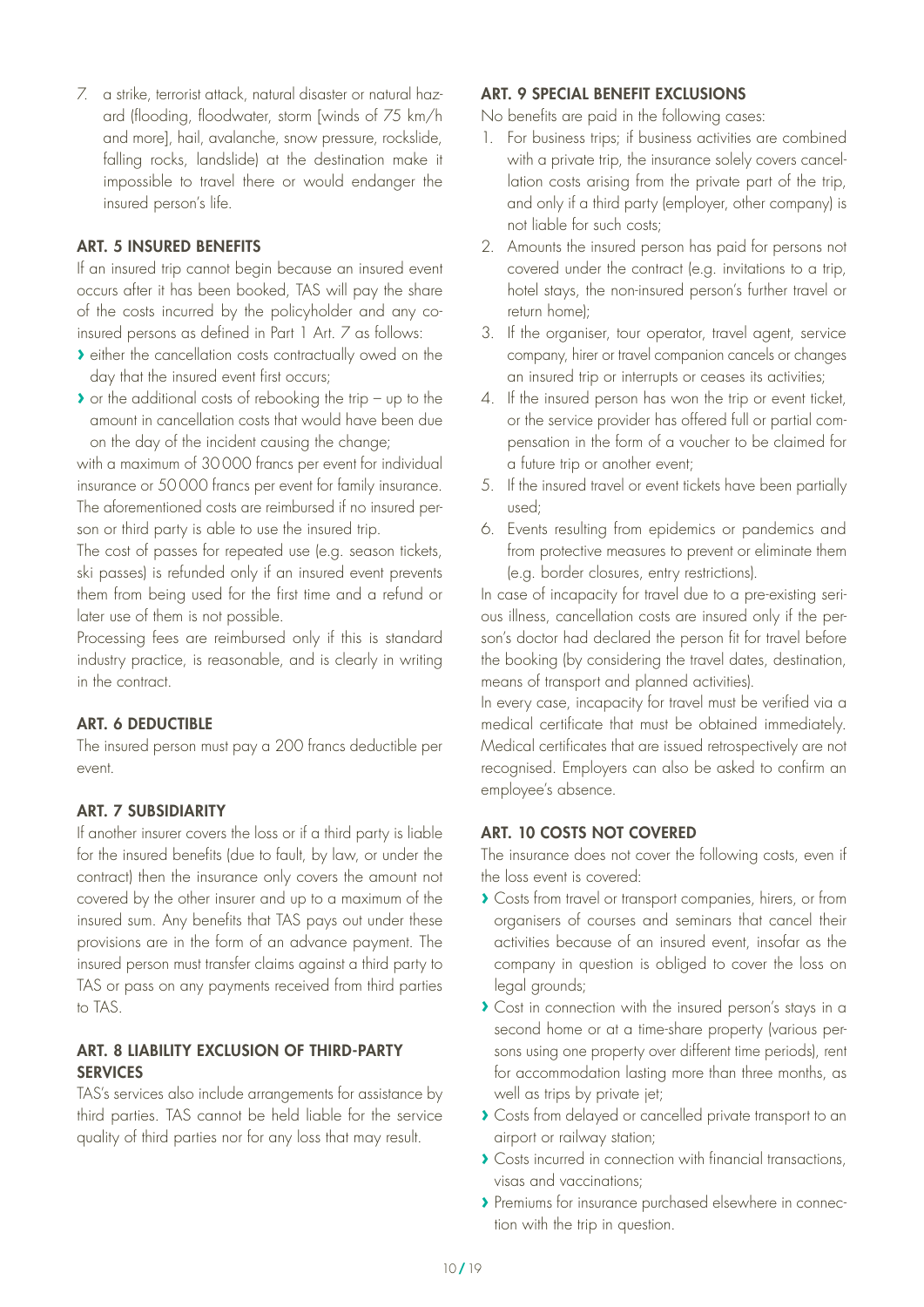# <span id="page-10-0"></span>ART. 11 PROCEDURE IN THE EVENT OF A CLAIM

SWICA accepts notifications regarding claims and forwards them to TAS Versicherungen AG. Electronic claim forms are available on the SWICA website.

Insured persons must inform their relevant SWICA agency and the contracting party (e.g. tour operator, travel agency, airline, hirer, lessor, hotel, etc.) as soon as it becomes apparent that circumstances are making or could make it necessary to cancel a trip.

In case of illness or accident, insured persons must immediately inform their doctor about any planned trips and events and ask this doctor to confirm incapacity for going on trips that have already been booked (travel dates, travel route, destination, means of transport) or incapacity for participating in the event.

The reimbursement request must include all supporting documents for the event that justified the cancellation and all receipts for costs the insured person incurred, in particular:

- **›** the original versions of medical certificates, cancellation cost invoices, confirmation of retained cancellation costs, unused plane tickets, and any fully invoiced tickets for public transport and events;
- **›** copies of the booking contract or invoice/confirmation, rental contract, general conditions (including cancellation clause), and partially used tickets for public transport.

The insured person must cover the cost of obtaining these documents. Further supporting documents may be requested, depending on the event.

Insured persons must do their utmost to prevent loss events, help minimise further damage and clarify the causes of the damage afterwards.

#### ART. 12 BREACH OF OBLIGATIONS

If through negligence the insured person breaches contractual or statutory obligations, such as the duty to notify and cooperate, TAS can reduce or refuse its benefits.

# PART 4: SPECIAL PROVISIONS FOR TRIP CURTAILMENT OR INTERRUPTION

#### ART. 1 INSURANCE CARRIER

The insurance carrier is TAS Versicherungen AG (hereinafter referred to as "TAS") with its registered office in Vernier (Canton of Geneva).

#### ART. 2 INSURED TRIPS

The insurance covers private trips in Switzerland and abroad that include at least one overnight stay.

Cover applies to the following travel components:

- **›** holiday arrangements;
- **›** hotel stays;
- **›** holiday accommodation rentals;
- **›** combined language and holiday stays, internships and further education stays that the insured person finances;
- **›** transport of the insured person (e.g. by plane, train, boat);
- **›** boat or vehicle rentals;
- **›** fees for licensed and professional tour guides, hiking guides and boat guides;
- **›** entry fees for attending cultural events and amusement parks as well as for joining and participating in sporting events.

#### ART. 3 INSURED EVENTS

Insured persons are entitled to benefits if:

- **›** an insured person has a serious illness or accident that results in medically confirmed incapacity for travel and prevents the individual from continuing the trip;
- **›** an insured person's travel companion has a serious illness or serious accident that results in medically confirmed incapacity for travel and the insured person cannot reasonably be expected to continue the trip alone;
- **›** a close relative has a serious illness or accident that requires the insured person's presence;
- **›** during the trip there is significant material damage to the insured person's belongings at the place of residence that requires the individual's immediate presence. The insurance also covers loss at the travel companion's place of residence that prevents the insured person, within reason, from continuing the trip alone;
- **›** there are strikes, terrorist attacks, natural disasters or natural hazards (flooding, floodwater, storm [winds of 75 km/h and more], hail, avalanche, snow pressure, rockslide, falling rocks, landslide) along the travel route that make it verifiably impossible to continue the journey or that specifically endanger the insured person's life and property.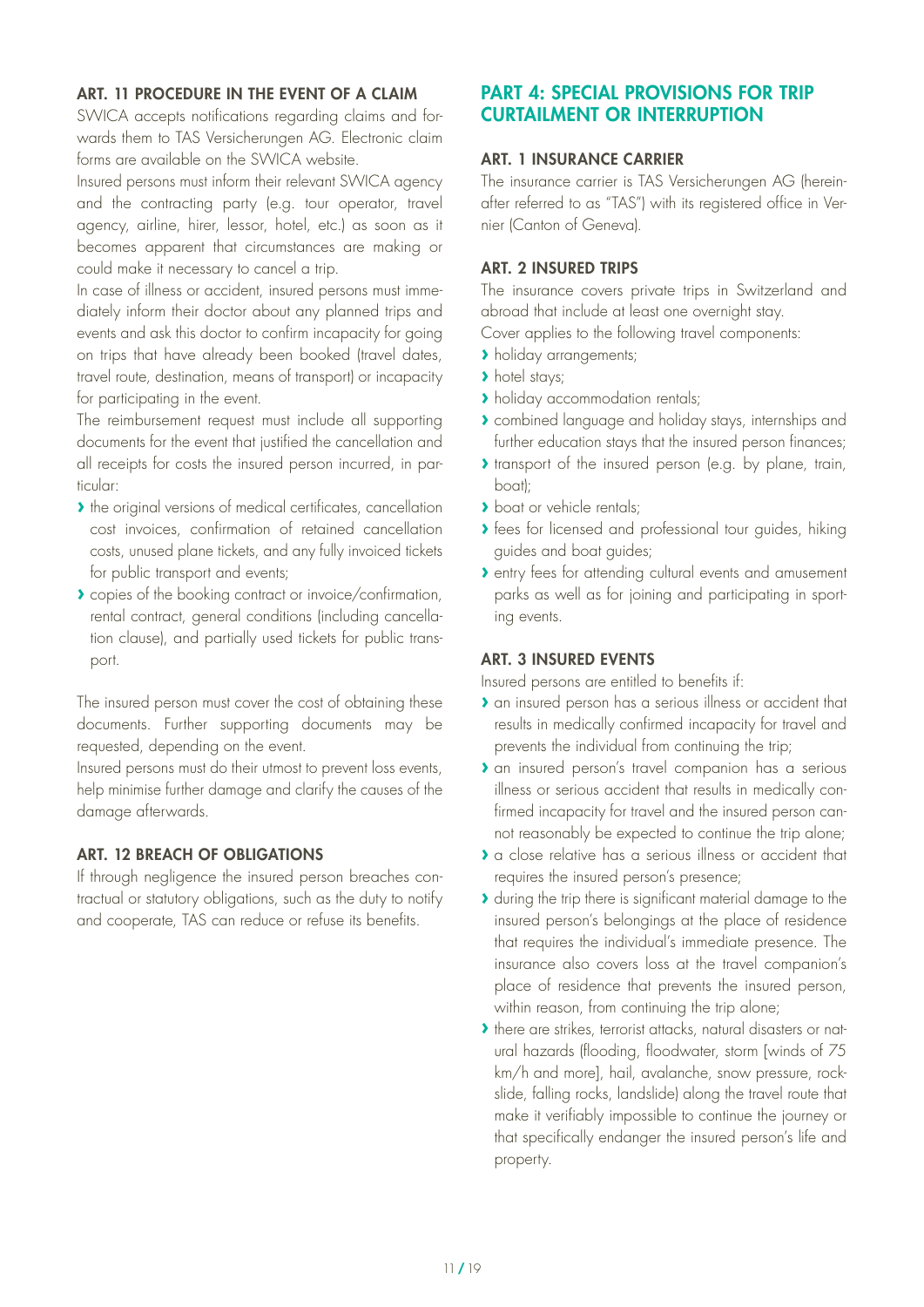#### <span id="page-11-0"></span>ART. 4 INSURED BENEFITS

1. Costs of the unused portion of the stay if the trip is curtailed:

The insurance covers the costs for the remaining part of the stay that a third party does not refund, up to 30000 francs per event under individual insurance or 50000 francs per event under family insurance.

2. Costs of a repeat trip:

The insurance contributes towards or covers the cost, up to 10000 francs, of repeat trips as a follow-up benefit for trips that are curtailed because of an insured event as defined in Part 4 Art. 3. Insured persons will receive the value of the originally booked travel arrangement up to 10000 francs when they present confirmation of the repeat trip's booking. Unused services from the original trip and reimbursements for the unused portions of the stay (Part 4 Art. 4 No.1) are offset against the claim.

#### ART. 5 SUBSIDIARITY

If another insurer covers the loss or if a third party is liable for the insured benefits (due to fault, by law, or under the contract) then the insurance only covers the amount not covered by the other insurer and up to a maximum of the insured sum. Any benefits that TAS pays out under these provisions shall be in the form of an advance payment. The insured person must transfer claims against the third party to TAS or pass on any payments received from third parties to TAS.

# ART. 6 LIABILITY EXCLUSION OF THIRD-PARTY **SERVICES**

TAS's services also include arrangements for assistance by third parties. TAS cannot be held liable for the service quality of third parties nor for any loss that may result.

# ART. 7 SPECIAL BENEFIT EXCLUSIONS

No benefits are paid in the following cases:

- 1. For business trips; if business activities are combined with a private trip, the insurance solely covers cancellation costs arising from the private part of the trip, and only if a third party (employer, other company) is not liable for such costs;
- 2. Amounts the insured person has paid for persons not covered under the contract (e.g. invitations to a trip, hotel stays, the non-insured person's further travel or return home);
- 3. If the organiser, tour operator, travel agent, service company, hirer or travel companion cancels or changes an insured trip or interrupts or ceases its business activities;
- 4. If the insured person has won the trip or event ticket or the service provider has offered full or partial compensation in the form of a voucher to be claimed for a future trip or another event;
- 5. If the insured travel or event tickets have been partially used;
- 6. Events as a result of epidemics or pandemics and from protective measures to prevent or eliminate them (e.g. border closures, entry restrictions).

#### ART. 8 COSTS NOT COVERED

The insurance does not cover the following costs, even if the loss event is covered:

- **›** costs from travel or transport companies, hirers or course and seminar organisers that cancel their activities because of an insured event, insofar as the company in question is obliged to cover the loss on legal grounds;
- **›** costs in connection with the insured person's stays in a second home or at a time-share property (various persons using one property over different periods), the rent for accommodation lasting longer than three months, as well as trips by private jet;
- **›** costs incurred in connection with financial transactions, visas and vaccinations;
- **›** premiums for insurance purchased elsewhere regarding the trip in question.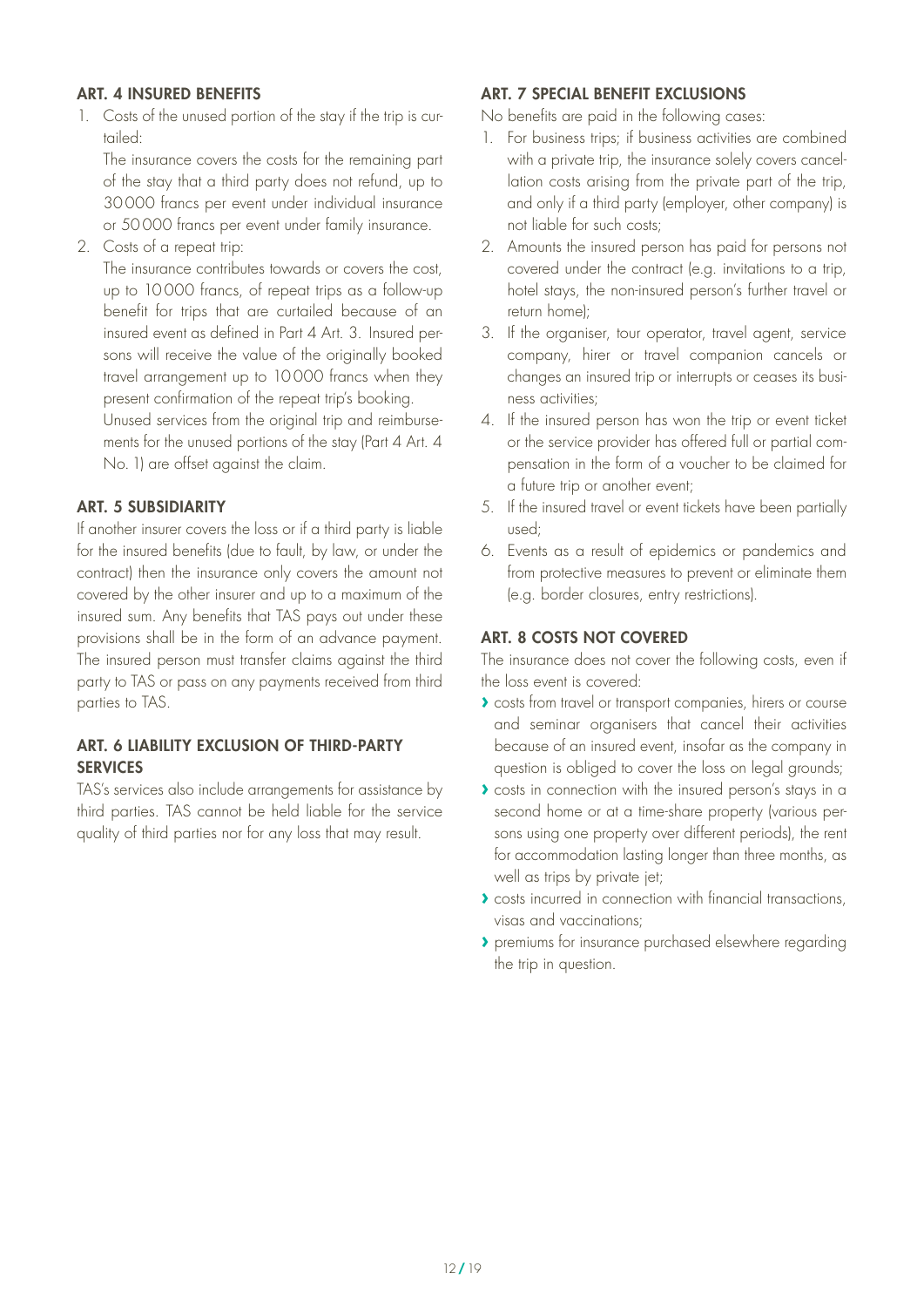# <span id="page-12-0"></span>ART. 9 PROCEDURE IN THE EVENT OF A CLAIM

SWICA accepts notifications regarding claims and forwards them to TAS Versicherungen AG. Electronic claim forms are available on the SWICA website.

The insured person must inform TAS's claims service and the contracting party (e.g. tour operator, travel agency, airline, hirer, lessor, hotel, etc.) as soon as it becomes apparent that circumstances are making or could make it necessary to curtail or cancel a trip.

In case of an illness or accident, the insured person must consult a doctor immediately so that the doctor can certify the individual's incapacity for travel and continuing the booked trip.

The request for reimbursement must include all receipts for the event that justified curtailment or cancellation of the trip and receipts for the costs the insured person incurred, in particular:

- **›** the original versions of medical certificates, cancellation cost invoices, confirmation of retained cancellation costs, unused plane tickets, and any fully invoiced tickets for public transport and events;
- **›** copies of the booking contract or invoice/confirmation, rental contract, general conditions (including cancellation clause), and partially used tickets for public transport.

The insured person must cover the cost of obtaining these documents. Further supporting documents can be required, depending on the event.

Insured persons must do their utmost to prevent loss events, help minimise further damage and clarify the causes of the damage afterwards.

#### ART. 10 BREACH OF OBLIGATIONS

If through negligence the insured person breaches contractual or statutory obligations, such as the duty to notify and cooperate, TAS can reduce or refuse its benefits.

# PART 5: SPECIAL PROVISIONS FOR LUGGAGE INSURANCE

#### ART. 1 INSURANCE CARRIER

The insurance carrier is TAS Versicherungen AG (hereinafter referred to as "TAS") with its registered office in Vernier (Canton of Geneva).

#### ART. 2 INSURED TRIPS

The insurance covers trips in Switzerland and abroad. If the insured person travels within Switzerland, the insurance is valid only for trips where the place of residence and the destination are more than 50 km apart or that involve at least one overnight stay.

#### ART. 3 INSURED ITEMS

The insurance covers items of personal use that are carried in the insured person's luggage (suitcase, bag, etc.) during the trip or that are entrusted to a transport company.

#### ART. 4 INSURED EVENTS

The insurance covers sudden, unforeseen damage to or loss of luggage through

- **›** theft or robbery;
- **›** accidents involving a means of transport;
- **›** natural disasters or natural hazards (flooding, floodwater, storm [winds of 75 km/h and more], hail, avalanche, snow pressure, rockslide, falling rocks, landslide);
- **›** transport companies;
- **›** a luggage storage service provider

as well as late delivery by a transport company entrusted with forwarding the item.

#### ART. 5 INSURED BENEFITS

The insurance covers the item's replacement value at the time of the loss up to 2000 francs for:

- **›** replacing the insured items in case of loss and total loss;
- **›** repair costs in case of damage;
- **›** the effective cost of replacing the insured person's personal documents that are indispensable for the trip (passport, identity card, driving licence, transport tickets).

If luggage delivery is delayed, the costs of essential replacement purchases are reimbursed up to 500 francs per event.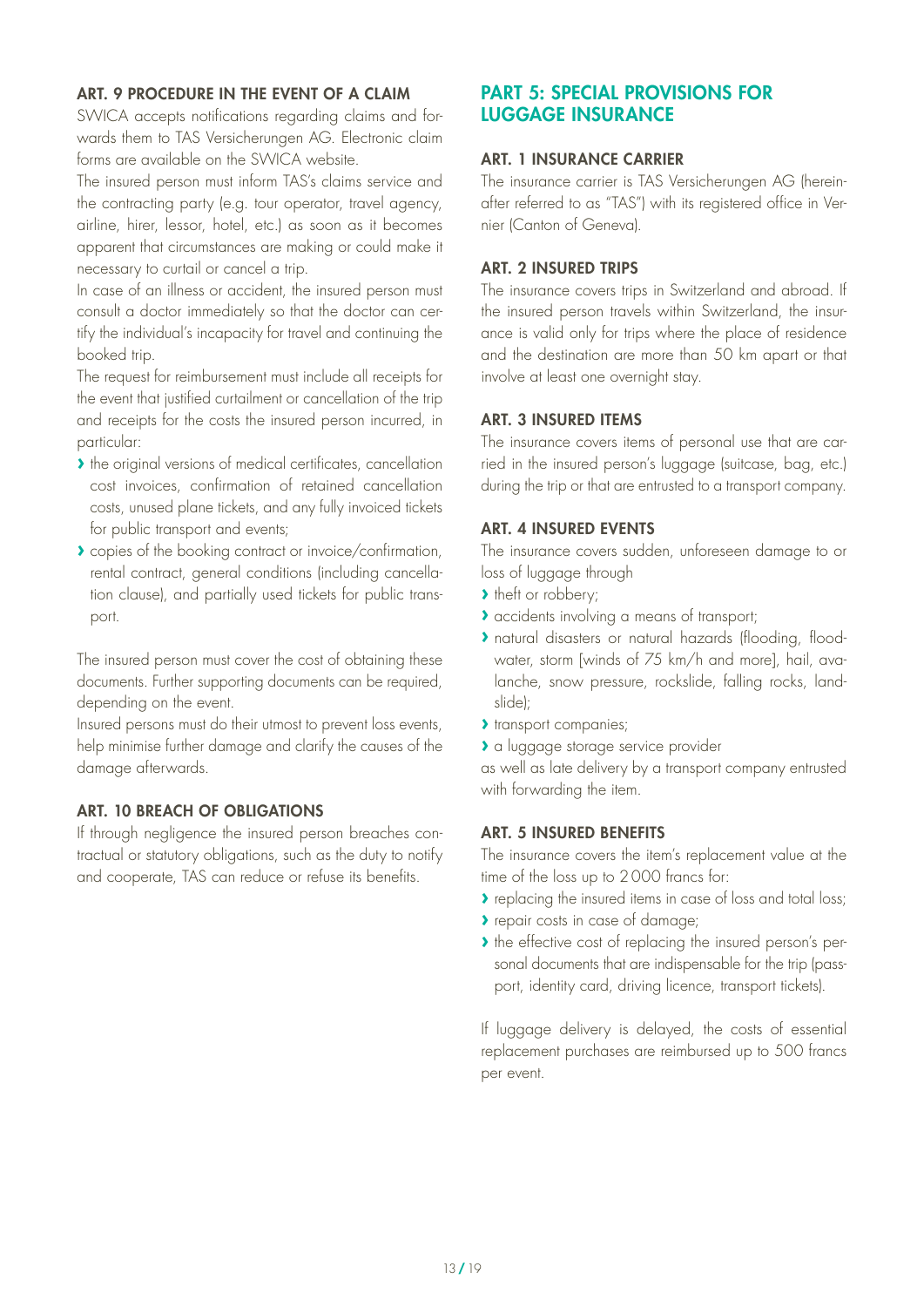# <span id="page-13-0"></span>ART. 6 DEDUCTIBLE

The insured person must pay a deductible of 200 francs per event. This does not apply if luggage delivery is delayed.

#### ART. 7 SUBSIDIARITY

If another insurer covers the loss or if a third party is liable for the insured benefits (due to fault, by law, or under the contract) then the insurance only covers the amount not covered by the other insurer and up to a maximum of the insured sum. Any benefits that TAS pays out under these provisions are in the form of an advance payment. The insured person must transfer claims against the third party to TAS or pass on any payments received from third parties to TAS.

#### ART. 8 LIABILITY EXCLUSION OF THIRD-PARTY **SERVICES**

TAS's services also include arrangements for assistance by third parties. TAS cannot be held liable for the service quality of third parties nor for any loss that may result.

#### ART. 9 SPECIAL BENEFIT EXCLUSIONS

The insurance does not cover:

- a) loss for which the insured person is personally responsible (items that are misplaced, lost, left lying around, left in a generally accessible place outside the individual's direct personal sphere of influence);
- b) damage from wear and tear;
- c) damage from defective packaging;
- d) cash, cheques, cheque cards, credit cards, phone cards, securities, watches, jewellery;
- e) mobile phones, tablets, laptops in luggage entrusted to the transport company;
- f) works of art, dental gold, prostheses of any kind;
- g) firearms of any kind, including accessories;
- h) loss in connection with official orders (e.g. items that customs officials confiscate and destroy for security reasons);
- i) compensation for which the travel and transport company is liable.

# ART. 10 PROCEDURE IN THE EVENT OF A CLAIM

SWICA accepts notifications regarding claims and forwards them to TAS Versicherungen AG. Electronic claim forms are available on the SWICA website.

The insured person who suffers a loss must:

- 1. ask the transport company, accommodation provider, police or responsible third party to assess and certify the causes and extent of the loss (ascertainment of facts);
- 2. ask the transport company to certify the luggage's delayed delivery. The insured person must take the steps necessary to recover any lost luggage. If items are lost or damaged during transport, the insured person must request compensation from the transport company;
- 3. provide evidence that the applicable statutory and private insurance have refused to cover all or part of the loss;
- 4. submit the necessary receipts for the event causing the loss and for the costs:
	- **›** The original of the factual report;
	- **›** receipts or sale confirmations for the lost or damaged items;
	- **›** certification that the luggage was delivered late;
	- **›** invoices for replacement purchases on site.

Insured persons must do their utmost to prevent loss events, help minimise further damage and clarify the causes of the damage afterwards.

#### ART. 11 BREACH OF OBLIGATIONS

If through negligence the insured person breaches contractual or statutory obligations, such as the duty to notify and cooperate, TAS can reduce or refuse its benefits.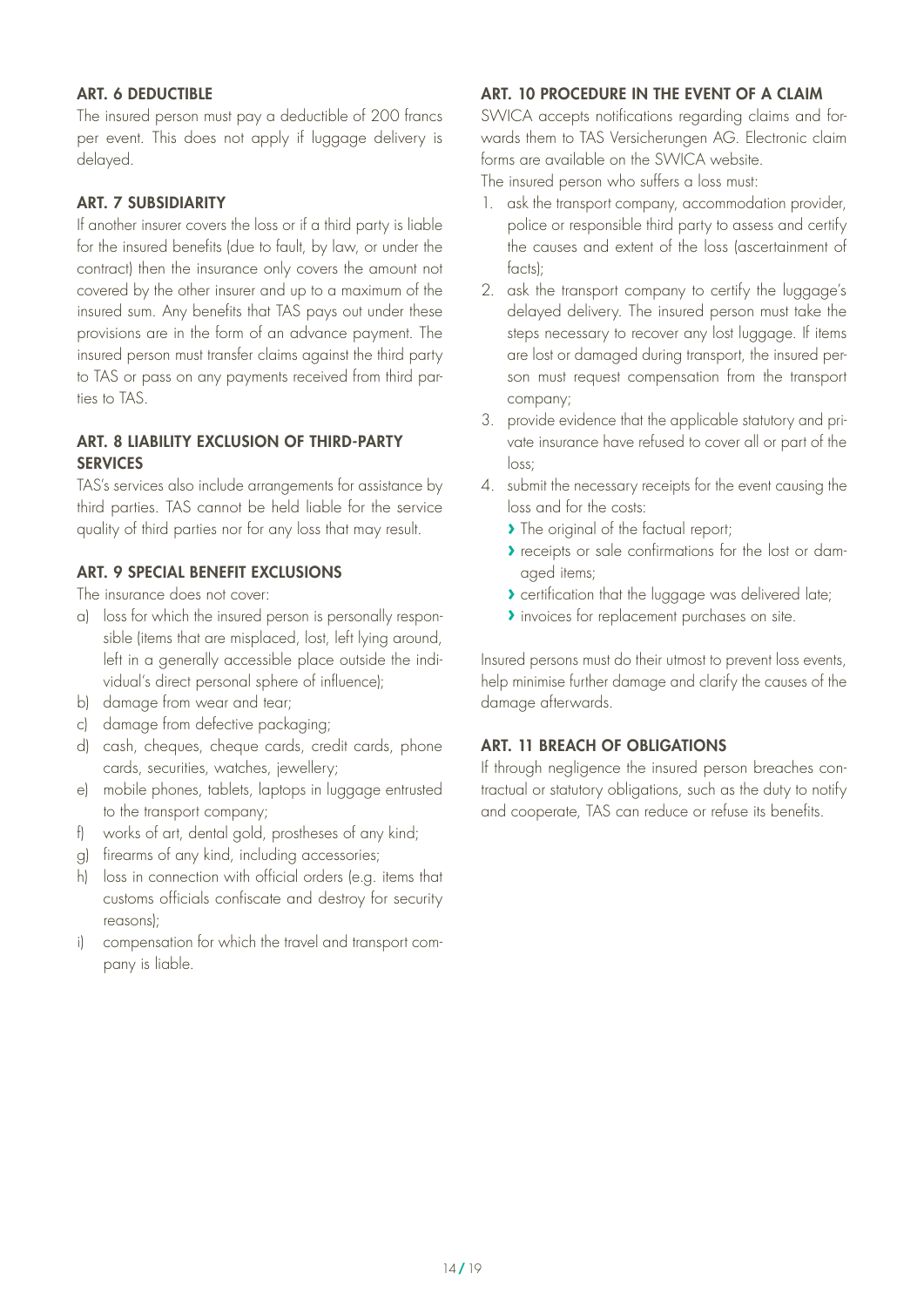# <span id="page-14-0"></span>PART 6: SPECIAL PROVISIONS FOR LEGAL PROTECTION IN CONNECTION WITH TRIPS ABROAD

# ART. 1 INSURANCE CARRIER

The insurance carrier is Assista Rechtsschutz AG (hereinafter "Assista") with its registered office in Vernier (Canton of Geneva).

#### ART. 2 INSURED TRIPS

The insurance covers private trips abroad, including day trips.

#### ART. 3 INSURED CAPACITIES

Insured persons are covered in their capacity as:

- a) Drivers of registered private road vehicles or privately used watercraft;
- b) owners or keepers of private road vehicles that are registered in their name in Switzerland;
- c) people doing sport, pedestrians, cyclists and users of vehicle-like devices in road traffic that they propel exclusively with their own physical strength, such as inline skates, skateboards and scooters;
- d) passengers on all means of transport;
- e) parties to a contractual relationship covered under this insurance;
- f) holders of a licence recognised in Switzerland for road vehicles or for private ships.

# ART. 4 TEMPORAL SCOPE

The insurance covers legal cases whose defining event falls within the validity period of the insurance contract, provided that the case is reported no later than twelve months after the contract ends.

The defining date of a legal dispute is generally the first need for legal assistance. Disputes in accordance with Part 6 Art. 6 are covered only if the need arises during the contract's validity period and could not have been objectively foreseen before the contract came into effect. In disputes under the law of damages and insurance law, the need for legal assistance is objectively foreseeable from the date of the loss event; in criminal and administrative proceedings, it is objectively foreseeable from the date of the alleged or actual breach of a legal provision; in contract law, it is objectively foreseeable from the date of the alleged or actual breach of a contractual obligation.

# ART. 5 TERRITORIAL SCOPE

The insurance is valid worldwide, except as laid out in Part 6, Art. 6, Nos. 4 a) and e). The sum insured in accordance with Part 6 Art. 7, No. 2 differs depending on the local area of application. The allocation decision is based on the legal case's place of jurisdiction, applicable law and enforceability of the judgement.

- a) The "EU/EFTA/GB" scope of territorial validity comprises the member states of the European Union, the territory of the European Free Trade Association, and the United Kingdom of Great Britain and Northern Ireland. The scope of territorial validity includes Switzerland and the Principality of Liechtenstein.
- b) The scope of territorial validity "outside EU/EFTA/GB" includes countries outside EU/EFTA/GB.

# ART. 6 INSURED EVENTS

1. Law of damages:

Assertion of non-contractual claims for damages that the insured person files in connection with loss arising from an accident, an assault involving bodily injury, or a robbery or theft for which a third party is solely non-contractually liable.

2. Insurance law:

Disputes involving the insured person concerning claims under Swiss private and social insurance law as a result of an insured event pursuant to Part 6 Art. 6 No. 1 (accident, assault with bodily injury, robbery or theft).

- 3. Criminal and administrative proceedings:
	- **›** Defending the insured person in criminal and administrative proceedings brought against this individual for negligently committed violations of road or water transport law or another criminal code, provided the violation relates directly to a traffic or sports accident (excluding sports events).
	- **›** Involving the insured person as a civil claimant to exercise the individual's rights, provided that such intervention is necessary to claim damages, and satisfaction in regard to serious bodily injury resulting from a covered event.
	- **›** If the insured person is accused of an intentional criminal offence, Assista pays benefits retroactively only if the insured person has been fully acquitted by a legally binding decision, all proceedings on the intentional offence have ended in a legally binding manner, or the presence of a self-defence or emergency situation has been established. The discontinuation or acquittal may not be connected to any payment to the plaintiff or a third party.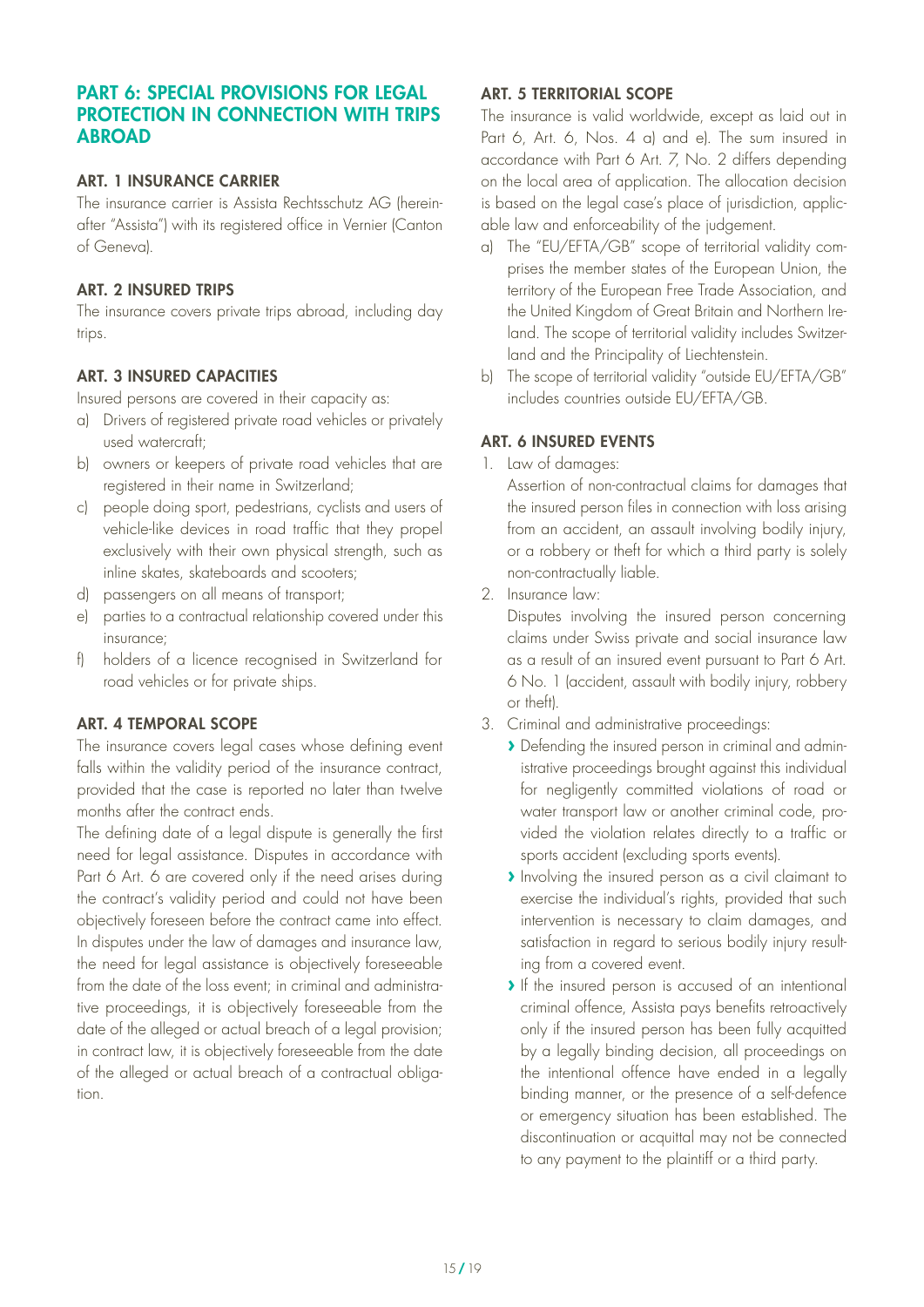#### <span id="page-15-0"></span>4. Contract law:

Disputes arising from any of the following contracts an insured person enters into in connection with or during an insured trip:

- a) Package trips, provided that the place of jurisdiction is in Switzerland or in one of Switzerland's neighbouring countries (Principality of Liechtenstein, Germany, Austria, Italy or France), the law of that country applies and the judgement can be enforced there;
- b) rental of holiday accommodation (for a maximum of three months), including camping sites;
- c) accommodation;
- d) transport of persons;
- e) language stay abroad of up to six months, provided the place of jurisdiction is in Switzerland, Swiss law applies and the judgement can be enforced in Switzerland;
- f) renting or borrowing a private vehicle registered for road use;
- g) renting or borrowing a watercraft that is used privately;
- h) transport of the private vehicle registered for road use;
- i) repair following a breakdown or accident of a private vehicle that is registered in the insured person's name in Switzerland.

# ART. 7 INSURED BENEFITS

If several disputes arise from the same insured event, they are jointly considered to be one legal case.

1. Internal services:

In cases involving internal services, the lawyers and legal experts working for Assista advise insured persons and protect their interests in an insured case. Assista covers the internal costs incurred.

2. External services:

Assista covers the following costs per insured legal case, up to 300000 francs in EU/EFTA/GB in accordance with Part 6 Art. 5 a) and up to 50000 francs outside EU/EFTA/GB in accordance with Part 6 Art. 5 b):

- a) pre-litigation and procedural lawyer's fees for the required service;
- b) the costs of expert opinions and analyses arranged with the agreement of Assista or the court;
- c) court and procedural fees imposed on the insured person;
- d) litigation compensation to the opposing party imposed on the insured person; the legal costs and compensation for lawyers' fees awarded to the insured person are to be paid to Assista up to the amount in benefits it provides;
- e) the insured person's travel expenses if a court summons this individual as the accused or as a party to the proceedings, insofar as these costs (public transport rate) exceed 100 francs. In case of a summons abroad, the costs are covered up to 5000 francs per event, provided that this has been agreed in advance with Assista and the person's presence is required;
- f) the necessary translation and certification costs that are arranged in agreement with Assista or by a court or an authority;
- g) the cost of collecting the claims awarded to the insured person from a covered legal case up to 5000 francs per event, up to the existence of a provisional or definitive writ of attachment or a threat of bankruptcy;
- h) the costs of mediation proceedings in agreement with Assista;
- i) criminal bail to avoid pre-trial detention; Assista provides such amounts only in the form of an advance that must be repaid.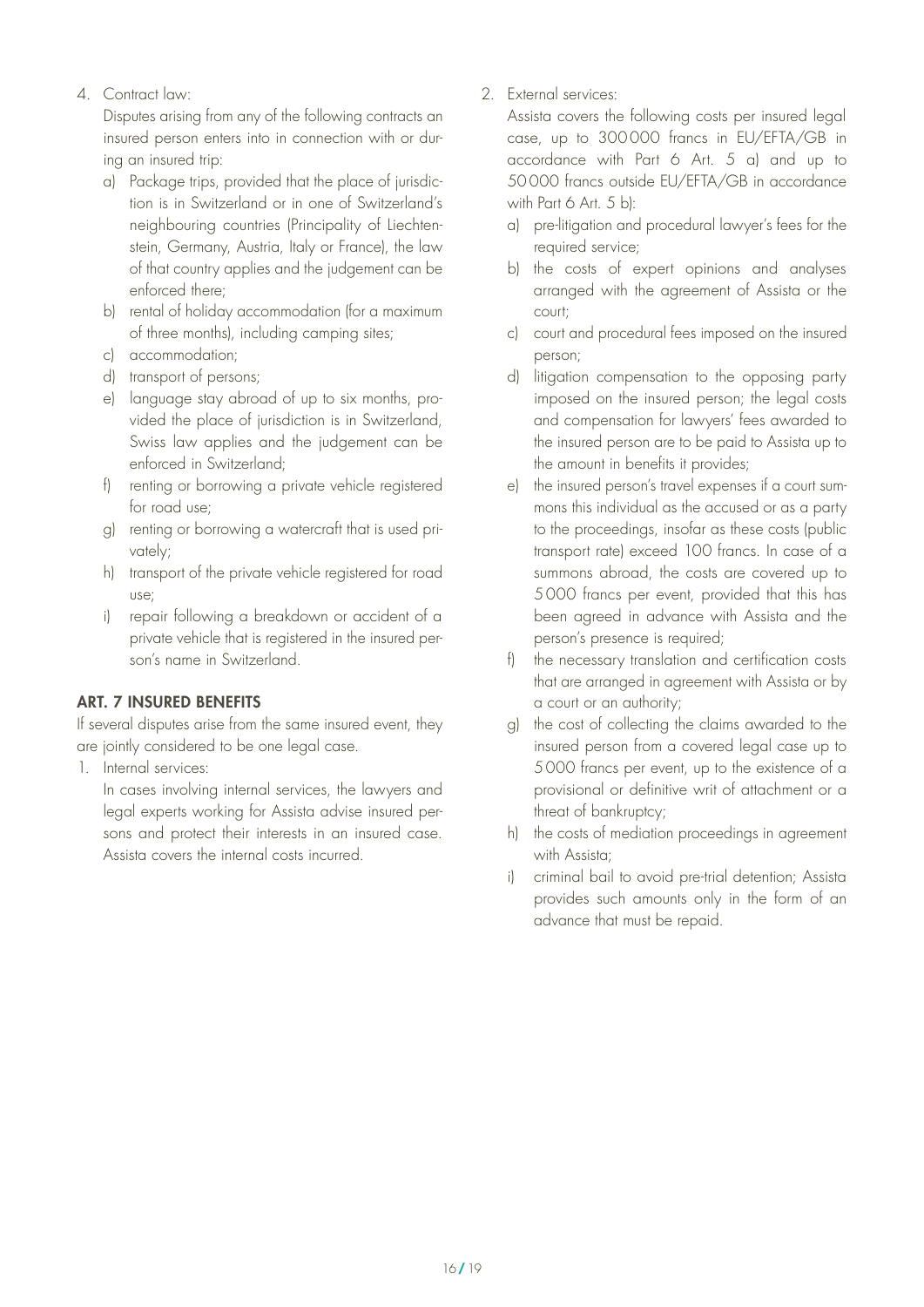# <span id="page-16-0"></span>ART. 8 BENEFIT REDUCTION

In the case of insured persons involved in a legal case due to a grossly negligent act, Assista reserves the right to reduce its benefits in proportion to the degree to which such persons are at fault.

#### ART. 9 COSTS NOT COVERED

The insurance also does not cover the following costs, even in connection with covered legal cases:

- a) Damages and satisfaction;
- b) amounts that a liable party or a liability insurer is obliged to pay;
- c) fines imposed upon the insured person;
- d) the cost of blood analyses or similar tests and of medical examinations as part of a criminal investigation or that an administrative authority orders;
- e) the cost of traffic instruction that an administrative or judicial authority orders;
- f) exchange rate or currency losses arising from amounts in compensation or guarantees.

#### ART. 10 SUBSIDIARITY

The insurance covers only the amount exceeding the sum insured with another legal protection provider or a third party that is also liable (due to fault, by law, or under the contract) for the legal case. Any benefits that Assista pays out based on these provisions are in the form of an advance payment. The insured person must transfer claims against the third party to Assista or pass on amounts received from third parties to Assista.

**Example:** Another legal protection insurance plan also covers a legal case up to a sum insured of 100000 francs. Assista covers the same legal case for a sum insured of 300000 francs. Assista will pay the necessary costs above 100000 francs, up to 300000 francs.

If an insurer also provides only subsidiary cover, Assista prorates its sum insured to the total amount of the sums insured.

# ART. 11 SPECIAL BENEFIT EXCLUSIONS

Legal protection is not granted in the cases laid out in Part 1 Art. 10 (General benefit exclusions) and in the case of

- **›** events not insured in accordance with Part 6 Art. 6;
- **›** defence of liability claims that third parties bring against the insured person;
- **›** disputes in connection with the insured person's full-time or part-time employment of any sort;
- **›** disputes involving the insured person in a capacity as a professional athlete or coach;
- **›** disputes arising from contracts for part-time use of real estate (time-share);
- **›** disputes in connection with participation in races, rallies or similar competitions as well as in training runs at training facilities;
- **›** safeguarding the insured person's interests as the driver of a vehicle if, at the time of the event, the individual did not have the required driving licence or the licence had been revoked;
- **›** disputes in connection with a motor vehicle or watercraft that a court or the authorities seized or confiscated;
- **›** disputes involving the insured person in connection with crimes and other intentional offences, intentional violation or attempted violation of administrative and criminal provisions;
- **›** disputes involving the insured person as a participant in fights or brawls;
- **›** disputes in connection with epidemics, pandemics, events of war, riots, strikes, unrest of all kinds, earthquakes, volcanic eruptions, other natural disasters as well as a change in nuclear structure and nuclear accidents;
- **›** disputes in connection with a country's withdrawal from an international or supranational organisation;
- **›** proceedings before international and supranational courts;
- **›** disputes in connection with debt collection;
- **›** disputes in connection with claims and liabilities assigned to the insured person or passed on to the insured person as a result of inheritance law;
- **›** disputes between persons insured under the same insurance contract, except for the representation of the legal interests of the policyholder;
- **›** disputes by an insured person against Assista as well as against lawyers, experts or other specialists that Assista mandates. The insurance also does not cover disputes against a lawyer or expert that the insured person mandates;
- **›** Claims for damages and satisfaction, criminal or administrative proceedings or similar proceedings in connection with the aforementioned exclusions.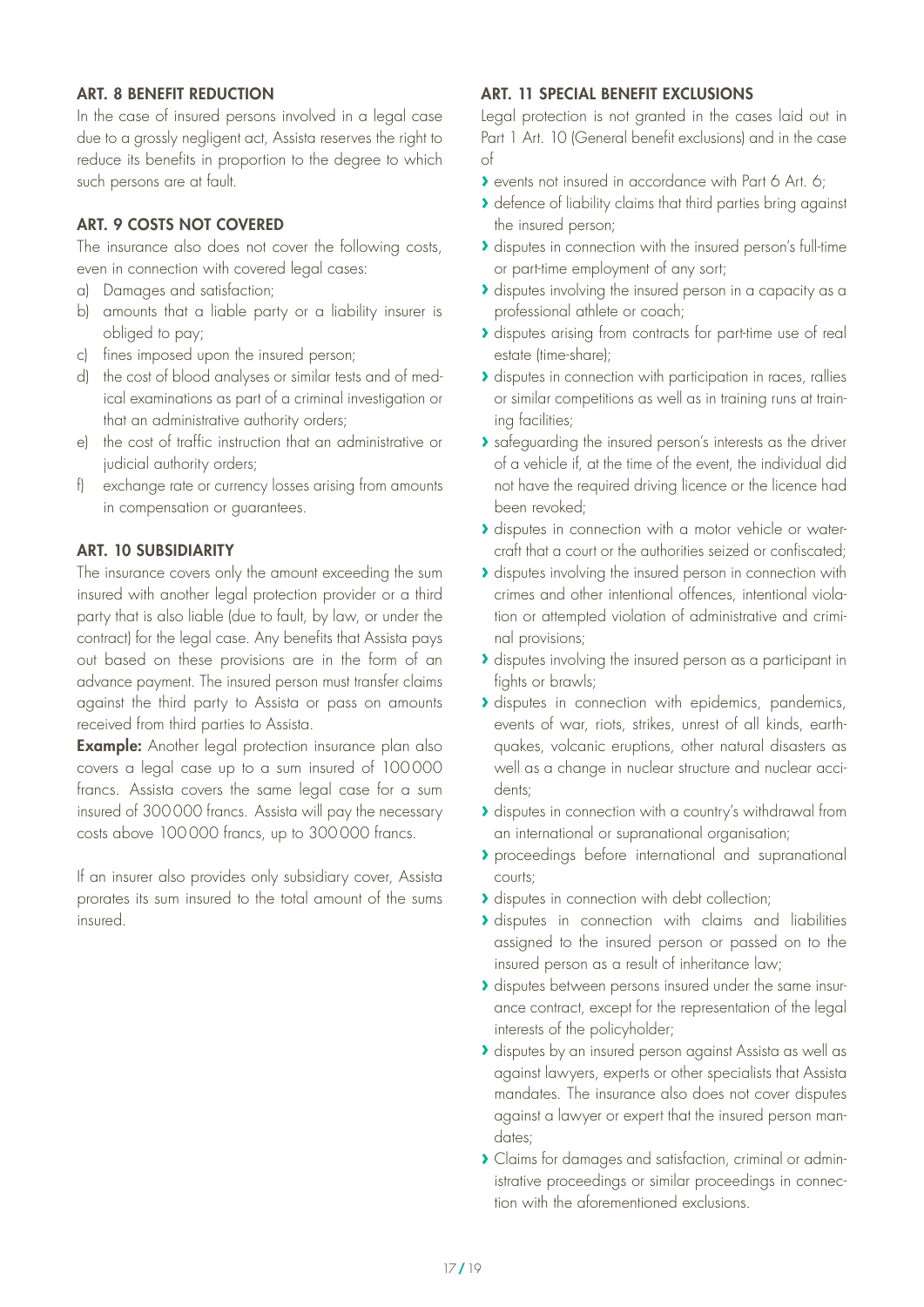#### <span id="page-17-0"></span>ART. 12 PROCEDURE FOR REQUESTING LEGAL **PROTECTION**

1. Registering and processing a legal case:

SWICA accepts notifications regarding legal cases and forwards them to Assista Rechtsschutz AG. Electronic forms for registering legal cases are available on the SWICA website.

The insured person must register the legal case for which benefits are being claimed from Assista as soon as possible.

Assista informs insured persons about their rights and initiates all necessary measures to defend their interests.

If a lawyer has been mandated, legal action has been taken or an objection has been lodged before Assista has given its consent, Assista can refuse to cover all of the costs.

2. Participation of the insured person:

The insured person must provide Assista with all necessary information and powers of attorney and hand over all available documents and evidence in accordance with Art. 39 of the ICA.

The insured person is not permitted to intervene in any way while Assista is conducting its negotiations. In particular, the insured person is not permitted to issue any mandate, initiate any legal steps or legal proceedings, nor reach any settlements.

3. Breach of obligations:

If through negligence the insured person breaches contractual or statutory obligations, such as the duty to notify and cooperate, Assista can reduce or refuse its benefits. In particular if the duty to cooperate pursuant to Part 6 Art. 12 No. 2 is violated, Assista gives the insured person a reasonable deadline for meeting this obligation under threat of excluding cover in the event of non-compliance.

4. Retaining a lawyer:

If it becomes necessary to retain a lawyer to protect the interests of the insured person, Assista will recommend a lawyer from its network. Alternatively, the insured person can, with Assista's permission, choose another lawyer at the insured person's location. If Assista rejects this choice, the insured person can suggest three other lawyers, one of which must be accepted. The three suggested lawyers may not belong to the same law firm.

The insured person must release the retained lawyer from non-disclosure obligations towards Assista. The insured person authorises the lawyer to inform Assista about developments in the case and to provide it with all important documents.

If the insured event occurred abroad, Assista reviews the situation and decides whether a lawyer should be mandated abroad or in Switzerland.

If it becomes necessary to retain a lawyer abroad, the insured person and Assista shall agree on the appointment. If the case involves claims under civil law, Assista reserves the right to determine the place of jurisdiction.